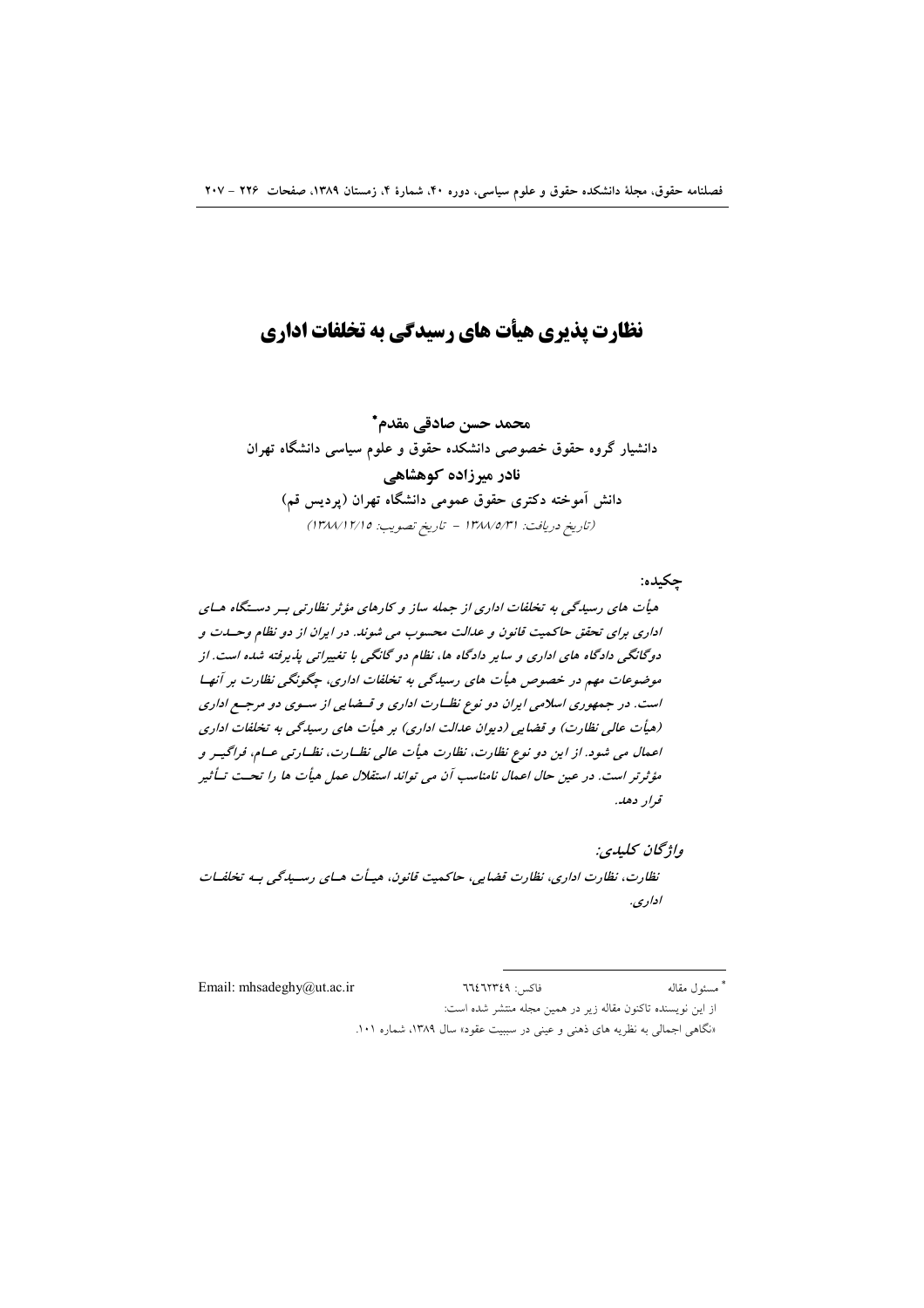#### مقدمه

نظارت از مفاهیم آشنا در فرهنگ اسلامی است که به منظور جلوگیری از انحرافات فیردی و اجتماعی مورد توجه است (ورعی، ١٣٨٣، ص ٥). در ایـن میـان، نظـارت بـر قـوای حـاکم و دستگاه های دولتی از اهمیت ویژه برخوردار است. یکی از راههـای نظـارت بـر دسـتگاههـای اداری به منظور استقرار سلامت، حاکمیت قانون و تحقق عدالت وجود هیأت های رسیدگی به تخلفات اداری کارکنان است. با وجود این به منظور کنتـرل و مراقبـت از هرگونــه انحـراف از مسیر قانون، نظارت بر هیأت های موصوف نیز ضروری است.

دایره وسیع اختیارات هیأت ها و طیف نسبتاً متنوع مجازاتهای اداری و سنگینی برخی از آنها مانند اخراج از دستگاه اداری متبوع و انفصال دائم از خدمات دولتی ٰ و عدم آشنایی کافی اعضای هیأت ها با مسائل حقوقی<sup>٬</sup>، تعبیه ساز و کارهای قانونی مناسب و مؤثر برای نظارت بر عملکرد این هیأت ها را اجتناب ناپذیر می نماید و این پرسش را به میان می آورد که چه ساز و کارهایی در قوانین برای نظارت بر عملکرد هیأت ها پیش بینی شده است؟

در مقاله حاضر به پرسش فوق پاسخ داده می شود. برای این منظور مجموعه مباحث به این شرح سامان یافتهاند: مبحث اول، معرفی هیأت های رسیدگی به تخلفات اداری؛ مبحث دوم، نظارت قضایی دیوان عدالت اداری، نحوه رسیدگی و ویژگیهای آن؛ مبحث سوم؛ نظارت اداری هیأت عالی نظارت و چگونگی آن؛ مبحث چهارم، مقایسه نظارت دیوان و نظارت هیأت عالی نظارت؛ مبحث پنجم، رابطه نظارت دیوان و نظارت هیأت عالی نظارت و سرانجام نتيجه گيري مباحث.

۱. ماده ۹ قانون رسیدگی به تخلفات اداری (قانون رسیدگی به تخلفات اداری که حاکم بر عملکرد هیـأت هـای رسـیدگی بــه تخلفات اداری کارمندان است، در تاریخ ۱۳۷۲/۹/۷ تصویب شده است و شامل ۲۷ ماده و ۲۷ تبصره است. به موجب ماده ۱۸ قانون مزبور: «کلیه وزارتخانه ها، سازمانها، مؤسسات و شرکت های دولتی، شرکت های ملـّی نفـت و گـاز و پتــرو شــیمی و شهرداریها و بانکها و مؤسسات و شرکتهای دولتی که شمول قانون بر آنها مستلزم ذکر نام است و مؤسساتی کـه تمـام یـا قسمتی از بودجه آنها از بودجه عمومی تأمین میشود و نیز کارکنان مجلس شورای اسلامی و نهادهای انقلاب اسلامی مشمول مقررات این قانون هستند، مشمولان قانون استخدام نیروهای مسلح و غیر نظامیان ارتش و نیروهای انتظامی، قـضات، اعـضای هیأت های علمی دانشگاهها و مؤسسات اَموزش عالمی و مشمولان قانون کار از شمول این قانون خارج بوده و تـابع مقــررات مربوط به خود خواهند بود»).

۲. برابر ماده ۶ قانون رسیدگی به تخلفات اداری، از جمله شرایط اعضای هیأت ها داشتن حداقل مدرک تحصیلی فـوق دیـپلم یا معادل آن است و طبق تبصره ۱ ماده مزبور در موارد استثنایی داشتن مدرک دیپلم با تأیید هیأت عالی نظارت بلامانع است و بنا به تبصره ۲ ماده مزبور در هر هیأت باید یک نفر آشنا به مسائل حقوقی عضویت داشته باشد. بنابراین الزامی برای حقوقدان بودن حتى يک عضو از اعضاى هيأتها وجود ندارد.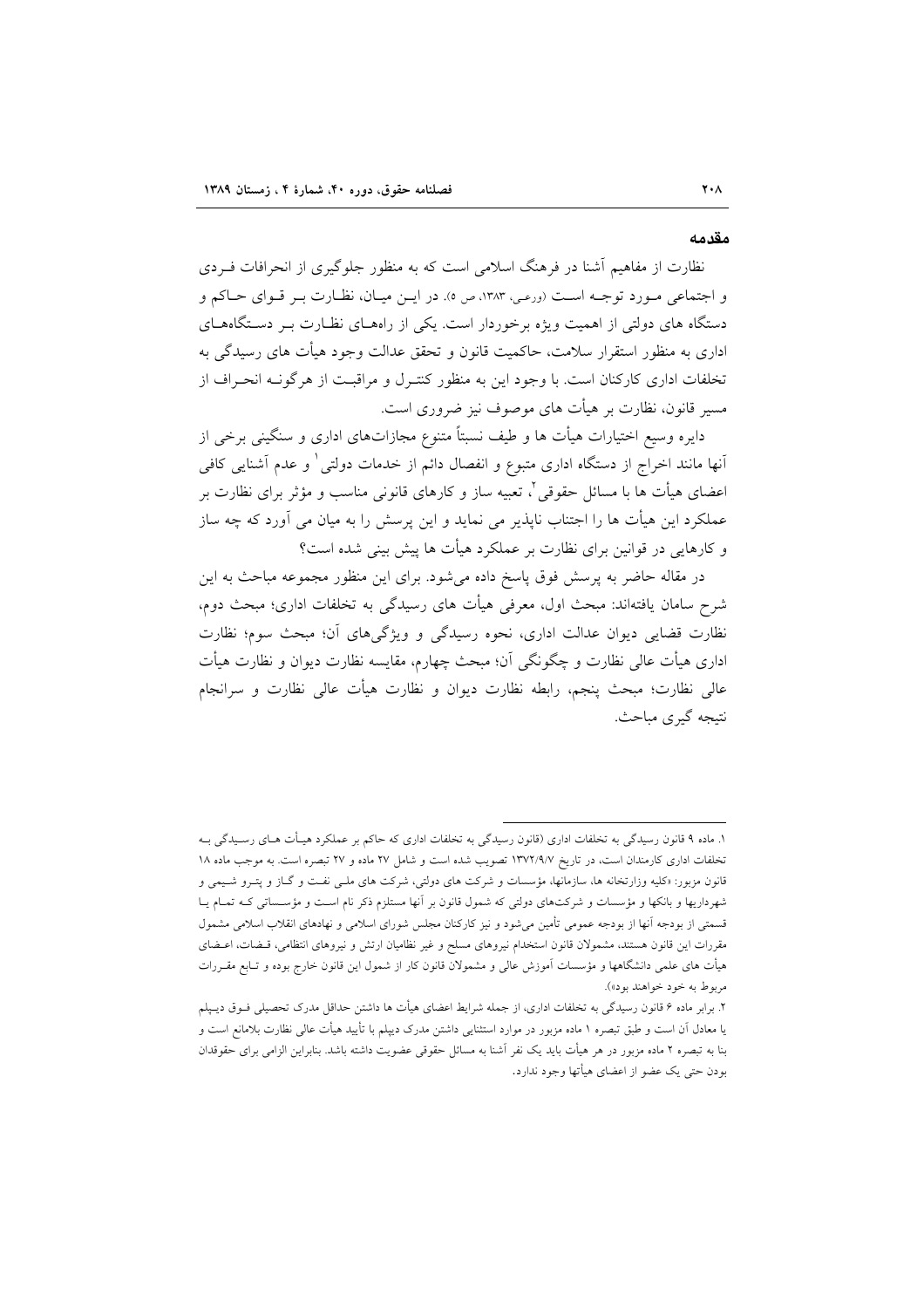مبحث اول– کلیات: معرفی هیأت های رسیدگی به تخلفات ادار ی

امروزه دستگاههای اداری وظایف و مسئولیتهایی مهم و پیچیده در ابعاد اقتصادی، خدماتی و رفاه اجتماعی و عملیات عمرانی به عهده دارند. اجرای صحیح این وظایف و تحقق حاکمیت قانون و تضمین اجرای عدالت در دستگاههای اداری مستلزم اجرای صحیح قوانین و مقررات از سوی مستخدمان دولت و اعمال نظارت بر عملکرد این دستگاهها است. یکی از ساز و کارهای مؤثر که برای نظارت بر دستگاه های اداری پیش بینی شده، هیأتهای رسیدگی به تخلفات اداری است ٰ.

در خصوص دادرسی اداری، یعنی رسیدگی به شکایت از دستگاه اداری، دو نظام متفاوت در دنیا وجود دارد: ١- نظام كشورهاى انگلوساكسون يا كامن لا؛ ٢- نظام حقوق نوشته(رومی- ژرمنی) و در این مورد به طور خاص فرانسوی (موسی زاده، ۱۳۸۱، ص ۲۰).

در نظام اول که به عنوان نظام وحدت دادگاههای قضایی و اداری شناخته می شود و منبعث از حقوق کشور انگلستان است، دستگاه اداری تابع همان مقرراتی است که افراد از آن تبعیت می کنند و مرجع رسیدگی به دعاوی و اختلافات اداری جز در موارد استثنایی همان دادگاههای عمومي هستند و از اين حيث بين دولت و افراد تفاوتي وجود ندارد (طباطبايي مؤتمني، ١٣٨٥، صص ٤٩ و Cavandish,2008,p112-140.

البته در انگلستان هم دیوانهای اداری(Administrative tribunals) با ماهیت شبه قضایی وجود دارند که در ترکیب و صلاحیت طیف متنوعی را تشکیل میدهند (هیأت پژوشگران کاوندیش، ۱۳۸۷، ص ۱۹۳). اما این دادگاههای اداری تحت نظارت دادگاههای عمومی و دادگاه عالی عدالت (High court of justice) فعالیت میکنند. در این کشور سلسله مراتبی برای دادگاههای اداری متمایز از سلسله مراتب دادگاههای عادی وجود ندارد و دادگاهی اختصاصی در اختلافاتی که یک طرف آن اداره دولتی باشد، وجود ندارد. پیشنهاد ایجاد یک «شعبه اداری» در داخل دادگاههای عالی عدالت نیز با مقاومت کسانی رو به رو شده است که از به وجود آمدن یک حقوق اداری شبیه کشور فرانسه بیم دارند، (داوید، ۱۳۷۸، ص ۲۱۳).

در نظام دوم، یعنی نظام دو گانگی دادگاهها، دو دسته دادگاه وجود دارد: دادگاههای عمومی و دادگاههای اداری. یعنی برای رسیدگی به دعاوی اداری، مراجع خاصی به نام دادگاههای اداری وجود دارد که تابع قوانین خاص اداری هستند و دارای سلسله مراتب خاص خود مستقل از سلسله مراتب سایر دادگاهها هستند. این نظام مربوط به کشور فرانسه است (کاترین الیوت و کاترین ورنون، ۱۳۸۲، صص ۱۰-۱٤۷). در این کشور دادگاههای اداری بدوی و تجدیدنظر

۱. از دیگر نهادهای نظارتی مؤثر سازمان بازرسی کل کشور است که در اصل ۱۷٤ قانون اساسی پیش بینی شده است.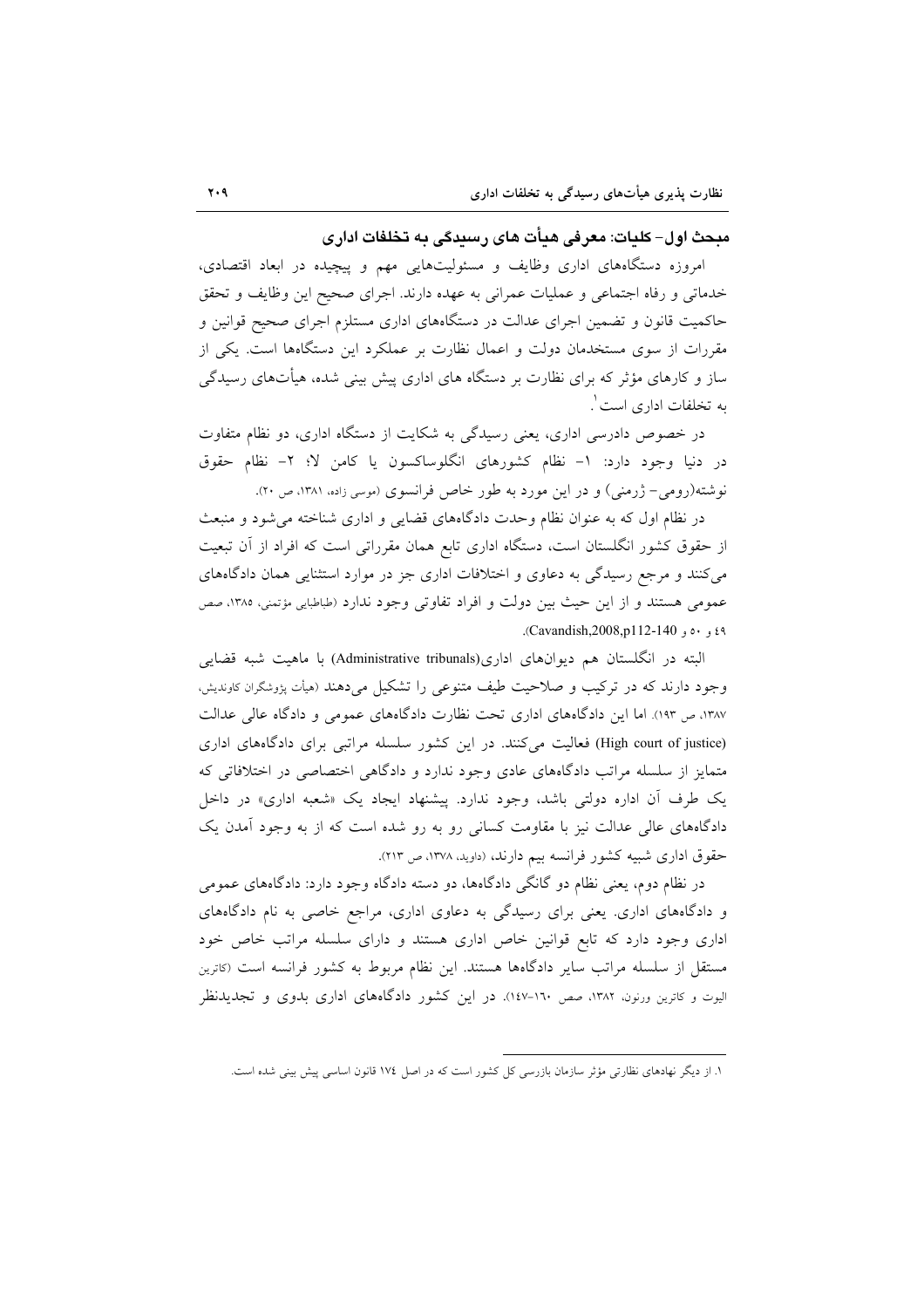فعالیت دارند و شورای دولتی (Conseil d'Etat) در رأس دادگاههای اداری قرار دارد و بر آنها نظارت مي كند (Simon, 1998, p 41).

علی رغم تفکیک فوق، به دلیل گستردگی وظایف اداره و دولت، اختلافات و شکایات اداری افزایش یافته است و چون محاکم قضایی توانایی پاسخگویی به آنها را ندارند تعداد کمیسیونها و دادگاههای اختصاصی اداری رو به افزایش است. به همین دلیل در انگلستان هم دادگاههای اختصاصی اداری و کمیسیونهای با صلاحیت شبه قضایی که به شکایات و اختلافات اداری رسیدگی میکنند اما زیر مجموعه قوه قضائیه هستند، رو به افزایش است (شیروی، ۱۳۸۵، ص ۱۵۱).

در نظام حقوقی جمهوری اسلامی ایران در خصوص دادگاههای اداری، نظام فرانسوی با تغییراتی پذیرفته شده است. به این صورت که رسیدگی به شکایات اداری بر عهده دیوان عدالت اداری است و دادگاههای اداری اختصاصی و مراجع شبه قضایی دیگر هم تحت نظارت این دیوان قرار دارند. از فراگیرترین این مراجع، هیأت های رسیدگی به تخلفات اداری هستند که در دستگاههای دولتی برای رسیدگی به تخلفات اداری کارمندان دولت تشکیل شدهاند آ

صلاحیت رسیدگی به تخلفات اداری کارمندان با هیأت بدوی است و آرای صادره در صورتی که قابل تجدید نظر نباشد از تاریخ ابلاغ، قطعی و لازم الاجرا است. در مورد آرای قابل تجدید نظر، هر گاه کارمند ظرف ۳۰ روز از تاریخ ابلاغ رأی تقاضای تجدید نظر نماید، هیأت تجدید نظر مکلف به رسیدگی است. آرای هیأت تجدیدنظر از تاریخ ابلاغ قطعی و لازم الاجرا است. ابلاغ رأي هيأتها طبق قانون آيين دادرسي مدني به عمل مي آيد."

هیأتهای مزبور در محدوده قانون رسیدگی به تخلفات اداری، به تخلفات اداری کارمندان مقرر در ماده ۸ قانون رسیدگی به تخلفات اداری، رسیدگی و پس از احراز ارتکاب تخلف یا تخلفاتی از سوی متهم، او را به یکی از مجازات های اداری مقرر در ماده ۹ قانون مزبور محکوم می نمایند. از جمله مجازاتهای اداری قابل اعمال از سوی هیأت ها، محکوم کردن کارمند به بازخریدی از خدمت، بازنشستگی با تقلیل یک یا دو گروه، اخراج از دستگاه متبوع و انفصال دایم از خدمات دولتی است.

١. اصل يكصد وهفتاد و سوم ( ١٧٣ ) قانون اساسي جمهوري اسلامي ايران.

۲. ماده ۱ قانون رسیدگی به تخلفات اداری.

۳. مواد ۲، ٤ و ٦ قانون رسیدگی به تخلفات اداری.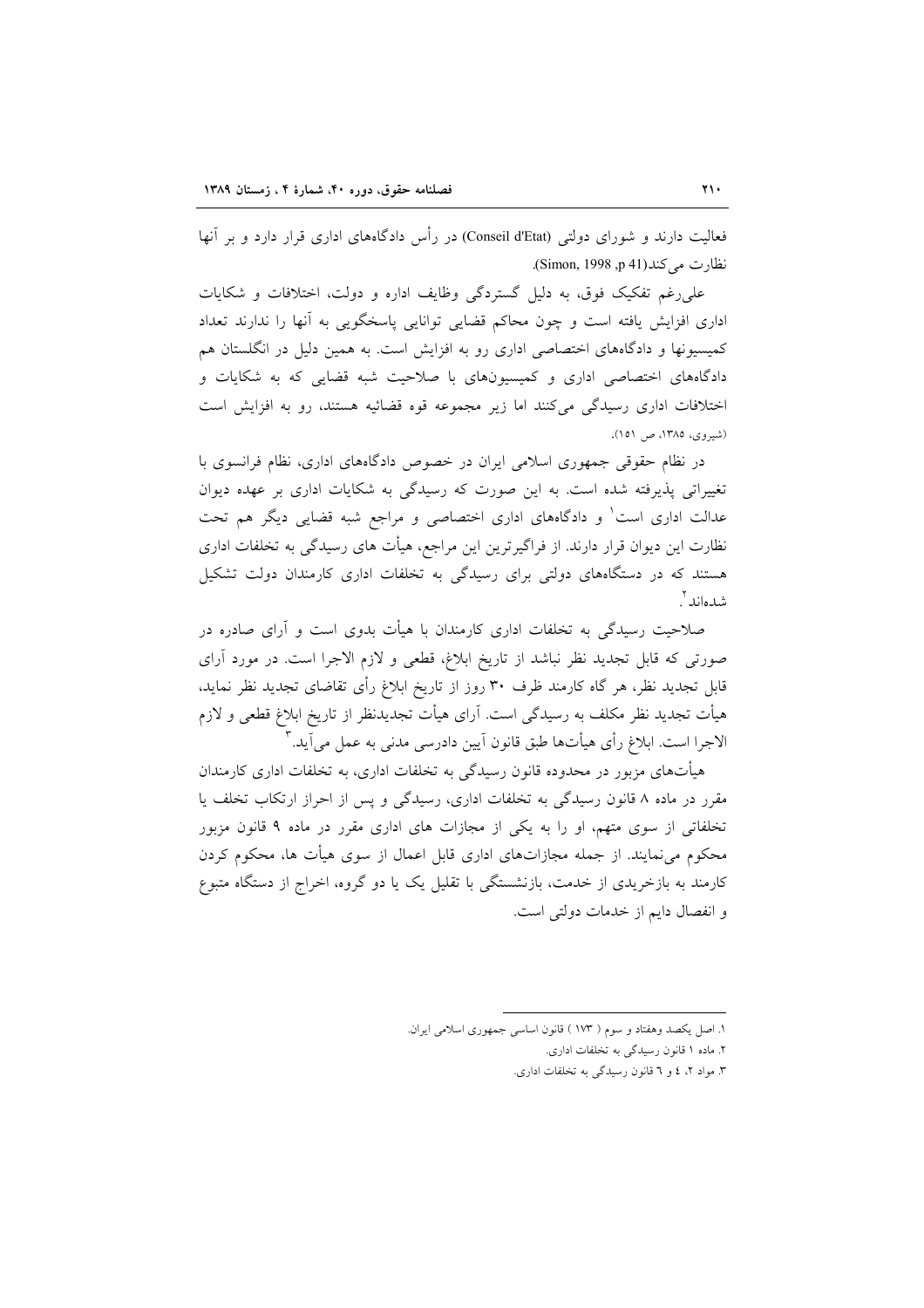قانونگذار به منظور نظارت بر اَرا و عملکرد هیأت های موصوف (اعم از بدوی و تجدید نظر) مراجعی پیش بینی کرده است که در مباحث بعد نظارت این مراجع، به تفصیل مورد بررسی قرار میگیرد.

### مبحث دوم– نظارت قضایی دیوان عدالت اداری، نحوه رسیدگی و ویژگیهای آن

منظور از نظارت قضایی، نظارتی است که به وسیله یکی از مراجع صالح قضایی، به موجب قانون بر اشخاص (حقيقي يا حقوقي) اعمال مي شود (هداوند. ١٣٨٧، ص ٧). ديوان عدالت اداری وظیفه نظارت قضایی بر هیأت های رسیدگی به تخلفات اداری را بر عهده دارد.

دیوان عدالت اداری در اجرای اصل یکصد و هفتاد و سوم (۱۷۳) قانون اساسی جمهوری اسلامی ایران به منظور رسیدگی به شکایات، تظلمات و اعتراضات مردم نسبت به مأمورین یا واحدها و آیین نامههای دولتی خلاف قانون یا شرع و خارج از حدود و اختیارات مقام تصويب كننده، زير نظر رئيس قوه قضائيه تشكيل شده است. ٰ

### گفتار اول- آرای قابل طرح در دیوان و مهلت شکایت

به موجب ماده ۲۱ قانون رسیدگی به تخلفات اداری، در صورتی که محکوم علیه به آرای قطعی صادره توسط هیأتهای رسیدگی به تخلفات اداری اعتراض داشته باشد، می تواند حداکثر تا یک ماه پس از ابلاغ رأی به دیوان عدالت اداری شکایت نماید. آرای هیأت ها تا به مرحله قطعیت نرسیده باشد قابل شکایت در دیوان عدالت اداری نیست. به موجب رأی وحدت رويه شماره ه/ ٩١/٧٠ مورخ ١٣٧٠/١١٢/٦ هيأت عمومي ديوان عدالت اداري، شكايت خارج از مهلت مقرر قابل طرح در ديوان نيست (نصيرائي، ١٣٧٧، ص ٢٦٢).

### گفتار دوم– نوع رسندگی به شکایت از آرا در دیوان

نحوه رسیدگی دیوان به شکایت از آرای هیأتها به صورت شکلی خواهد بود ٌ. دیوان بدون ورود به ماهیت امر، رعایت موازین قانونی در رسیدگی هیأت ها را مورد بررسی قرار میدهد. در صورت تشخیص رعایت موازین قانونی در رسیدگی از سوی هیأتها، دیوان رأی را ابرام و در غیر این صورت رأی مورد شکایت را نقض و به رسیدگی در هیأت هم عرض نظر

١. ماده ١ قانون ديوان عدالت ادارى.

۲. تبصره ۱ ماده ۲۱ قانون رسیدگی به تخلفات اداری و بند ۲ ماده ۱۳ قانون دیوان عدالت اداری، ناظر برشکلی بودن رسیدگی دیوان در خصوص شکایت از آرای هیأت های رسیدگی به تخلفات اداری است.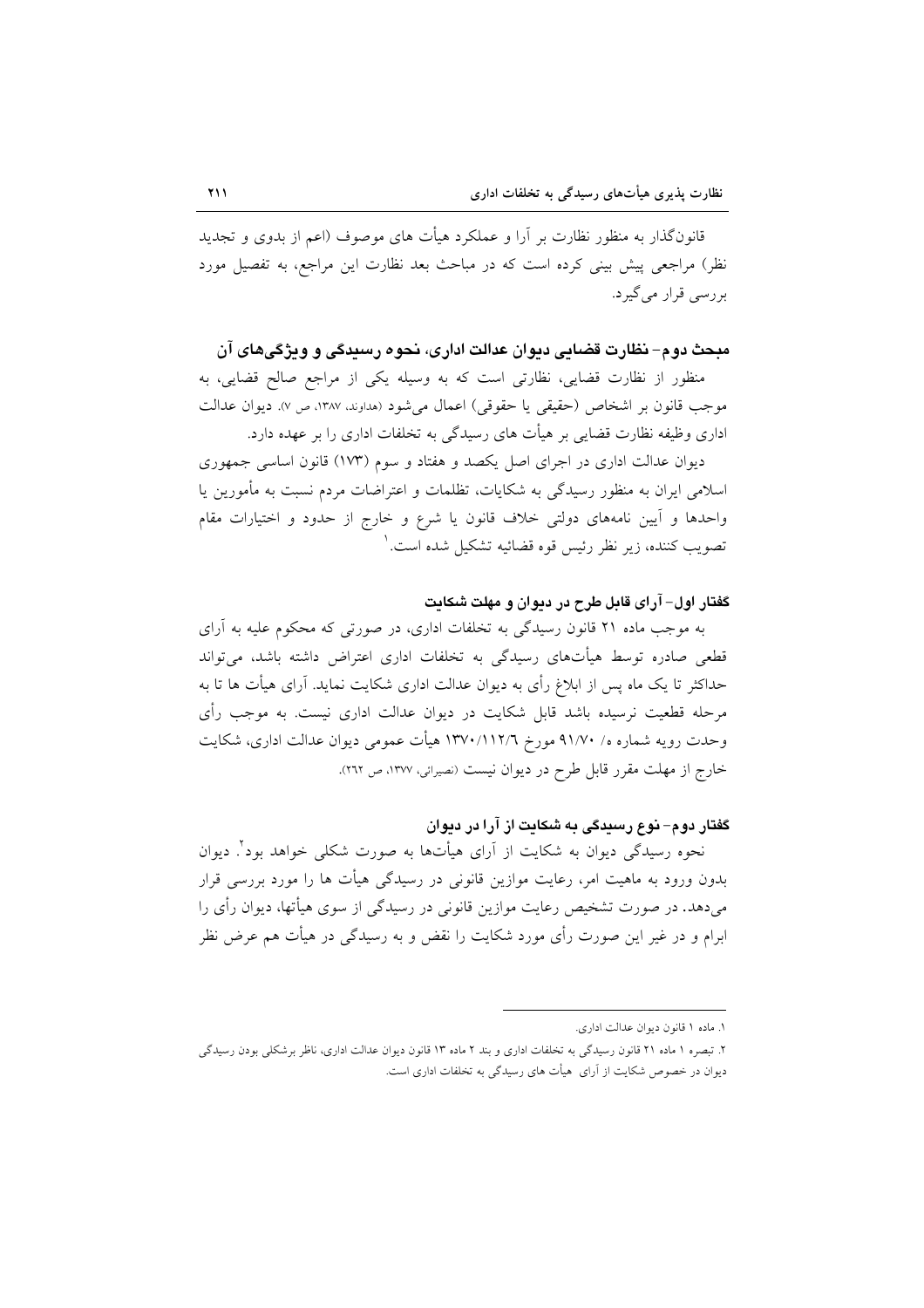میدهد. در واقع این جا دیوان عدالت اداری مانند دیوان عالی کشور به عنوان یک مرجع نقض و ابرام ظاهر می شود (واحدی، ۱۳۷۸، ص ۸۲).

سؤال قابل طرح این است، در صورتی که پس از نقض رأی هیأت رسیدگی به تخلفات اداری از سوی شعبه دیوان عدالت اداری و ارجاع به شعبه هم عرض برای رسیدگی مجدد، شعبه هم عرض بدون توجه به دیدگاه شعبه دیوان رأی صادر نماید و این رأی دارای همان ایرادات قبلی رأی نقض شده از سوی دیوان باشد، تکلیف چیست؟

قانون قبلی دیوان عدالت اداری در این خصوص ساکت بود، اما تبصره ماده ١٤ قانون جدید دیوان عدالت اداری مقرر میدارد: «مراجع طرف شکایت علاوه بر اجرای حکم، مکلف به رعایت مفاد آن در تصمیمات و اقدامات بعدی خود میباشند».

از مفاد تبصره مزبور چنین استنباط میشود که پس از نقض رأی هیأت های رسیدگی به تخلفات اداری از سوی دیوان، هیأت های مزبور مکلفند که در رسیدگی و صدور رأی مجدد، نظر دیوان را رعایت نمایند.

### گفتار سوم– تشریفات رسیدگی در دیوان`

رسیدگی در دیوان مستلزم تقدیم دادخواست به زبان فارسی روی برگههای چاپی مخصوص است. دادخواست و تصویر مصدق تمامی مدارک و مستندات پیوست آن، باید به تعداد طرف دعوی به علاوه یک نسخه باشد. چنانچه دادخواست تسلیم شده به دیوان فاقد امضا یا یکی از شرایط مقرر در قانون آیین دادرسی دادگاههای عمومی و انقلاب (در امور مدنی) باشد، مدیر دفتر شعبه مطابق قانون مزبور حسب مورد اقدام به صدور اخطار رفع نقص یا صدور قرار رد دادخواست میiماید ٔ. دادخواست به وسیله رئیس دیوان به یکی از شعب ارجاع می شود. دفتر شعبه یک نسخه از دادخواست و ضمائم آن را به طرف شکایت ابلاغ می نماید. طرف شکایت موظف است ظرف یک ماه از تاریخ ابلاغ نسبت به ارسال پاسخ اقدام کند. عدم وصول پاسخ، مانع رسیدگی نبوده و شعبه با توجه به مدارک موجود، به پرونده رسیدگی و به صدور رأی مبادرت می نماید.

مقررات مربوطه به وكالت در ديوان، ورود ثالث، جلب ثالث، اعتراض ثالث، استماع شهادت در دیوان عدالت اداری، موارد رد دادرس در دیوان و نحوه ابلاغ اوراق، أرا و

١. مواد ٢١ تا ٣٧ قانون ديوان عدالت ادارى.

۲. به مواد ٥١ تا ٥٦ قانون آيين دادرسي دادگاه هاي عمومي و انقلاب (در امور مدني)رجوع شود.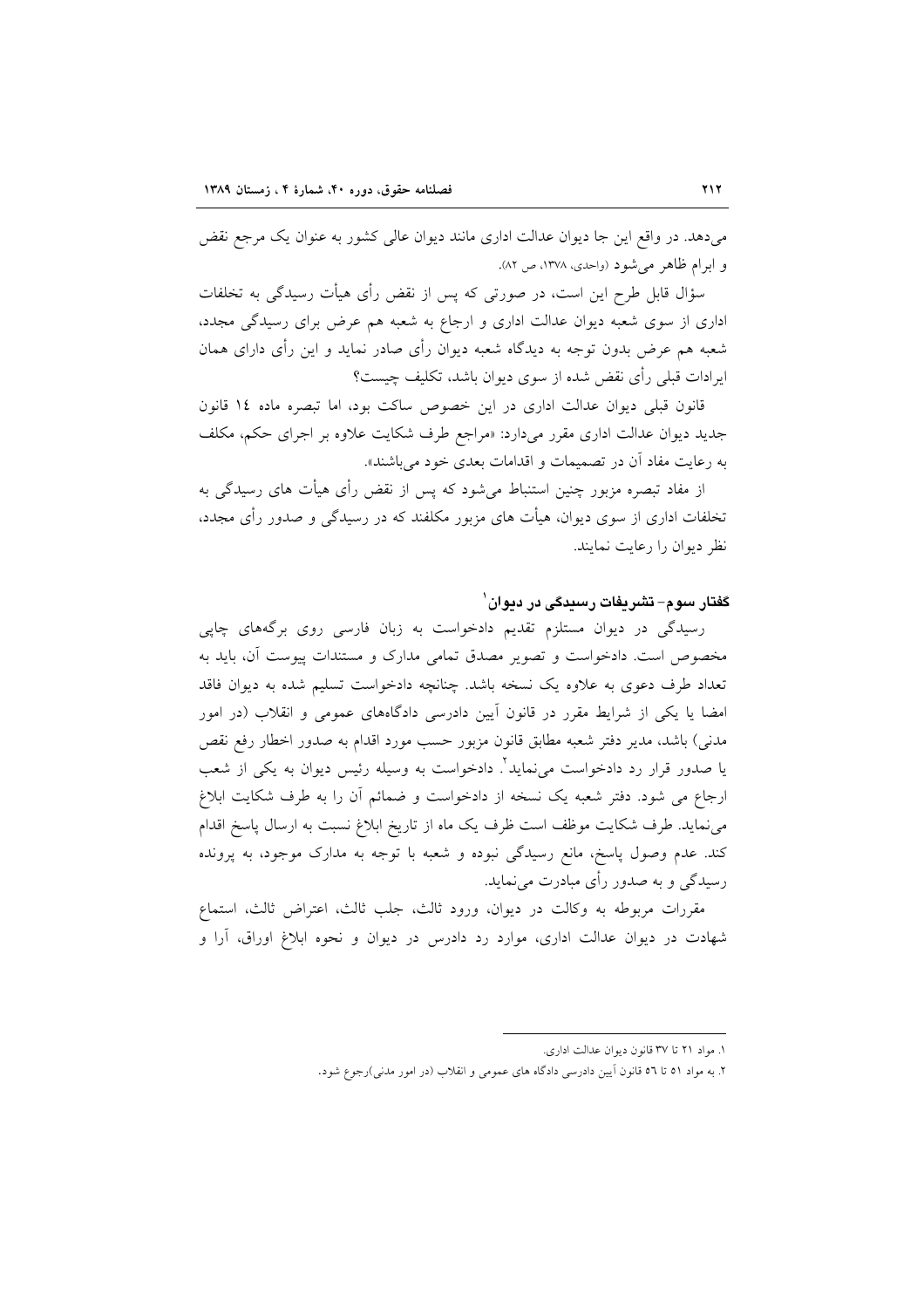تصمیمات دیوان، مطابق قانون آیین دادرسی دادگاههای عمومی و انقلاب (در امور مدنی) است. ۱

## گفتار چهارم– ویژگیهای نظارت دیوان عدالت اداری بند اول- قضايي و تابع تشريفات

نظارت دیوان بر عملکرد هیأت ها، نظارتی قضایی و تابع تشریفات مقرر در قانون رسیدگی به تخلفات اداری، قانون دیوان عدالت اداری و آیین دادرسی آ آن است. به همین جهت شاکی برای شکایت باید مهلت مقرر برای شکایت، طرح شکایت طی دادخواست، شرایط تنظیم دادخوست و... را رعایت نماید تا شکایت در دیوان قابل رسیدگی باشد. شعبات دیوان هم در رسیدگی تابع شرایط مقرر در قانون و آیین دادرسی دیوان هستند.

### بند دوم- نسبت به آراي قطعي قابل اعمال است

نظارت دیوان عدالت اداری بر هیأت ها، پیش بینی شده در قانون رسیدگی به تخلفات اداری، محدود به موارد خاص است. این نظارت فقط در خصوص آرای قطعی هیأت ها قابل اعمال است" . بنابراين، اين نوع نظارت شامل مجموعه عملكرد هيأت ها نيست.

#### بند سوم – محدود به زمان مشخص است

نظارت دیوان در صورتی قابل اعمال است که شاکی ظرف مهلت یک ماه از زمان ابلاغ رأی قطعی هیأت رسیدگی به تخلفات اداری، اقدام به طرح شکایت نماید<sup>؛</sup> و در صورت انقضای مدت مزبور امکان استفاده از این نوع نظارت دیگر وجود ندارد. به عبارت دیگر شکایت خارج از مهلت قانونی ذکر شده قابل استماع در دیوان نیست. این امر برای تعیین تکلیف پروندههای مطروحه در هیأت ها و مختومه شدن آنها و نظم دستگاه اداری مربوط ضروری است و نمیٍتوان برای مدت نامحدود منتظر شکایت از رأی هیأت رسیدگی به تخلفات اداری ماند. این امر با قواعد دادرسی مدنی و کیفری در دادگاههای عمومی هم مطابقت دارد(شمس، ١٣٨٦، ص ٣٧).

١. ماده ٢٩ قانون ديوان عدالت اداري.

۲. آیین دادرسی دیوان عدالت اداری مصوب رئیس قوه قضائیه است و تا کنون به تصویب مجلس شـورای اسـلامی نرسـیده

۳. ماده ۲۱ قانون رسیدگی به تخلفات اداری.

٤. ماده ٢١ قانون رسيدگي به تخلفات اداري.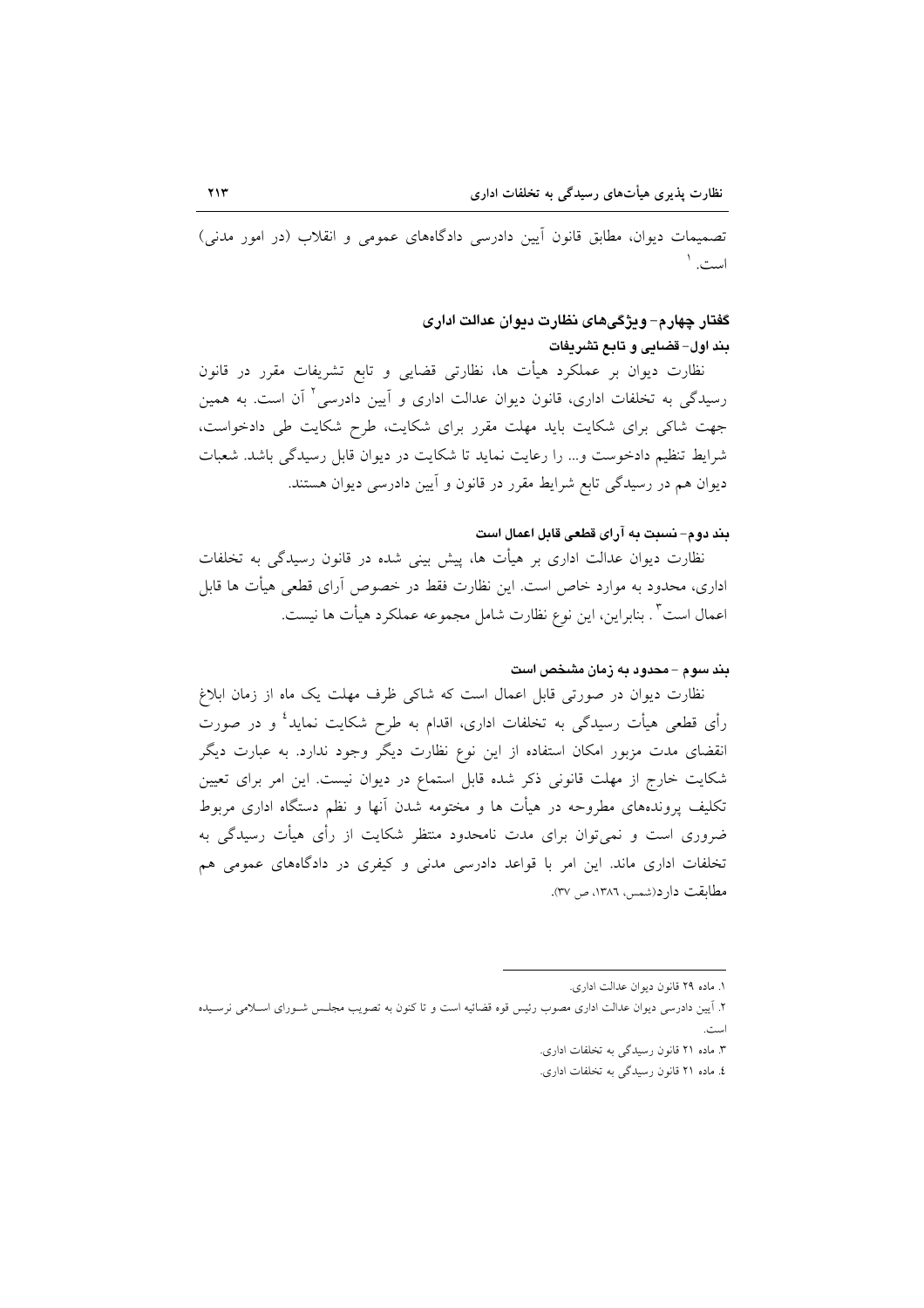#### بند چهارم – دارای ضمانت اجرای مشخص است

قانون ضمانت اجرای مشخص را برای استنکاف از اجرای حکم دیوان مقرر کرده است. ماده ۳۷ قانون دیوان عدالت اداری در این خصوص اشعار میدارد: «در صورتی که محکومٌ علیه از اجرای رأی استنکاف نماید با رأی شعبه صادر کننده حکم به انفصال موقت از خدمات دولتي تا پنج سال و جبران خسارات وارده محکوم مي شود».

همچنین در مواد ۳٤، ۳٥ و ۳٦ قانون دیوان عدالت اداری ساز و کارهایی برای اجرای آرای دیوان مقرر شده است. امری که از امتیازات قانون جدید دیوان عدالت اداری نسبت به قانون سابق ديوان است (آشتياني، ١٣٨٦، ص ٨٤).

## مبحث سوم– نظارت اداری: نظارت هیأت عالی نظارت و چگونگی آن

منظور از نظارت اداری، نظارتی است که از سوی یک مرجع اداری اعمال میشود و تابع تشریفات قانونی نظارت قضایی نیست. نظارت اداری بر آرا و عملکرد هیأتهای رسیدگی به تخلفات اداری در ایران بر عهده هیأت عالی نظارت است. به موجب ماده ۲۲ قانون رسیدگی به تخلفات اداری، هیأت عالی نظارت متشکل از دبیر کل سازمان امور اداری و استخدامی کشور (به عنوان رییس) ْ، سه نفر از بین نمایندگان وزرا و یا بالاترین مقام سازمانهای دولتی مستقل و يک نفر نماينده رييس قوه قضاييه است. يعني جمعاً داراي پنج عضو است.

### گفتار اول- انواع نظارت

### بند اول- نقض و ابطال تمام يا بعضى از تصميمات و آراى هيأتها

بر اساس ماده ۲۲ قانون رسیدگی به تخلفات اداری، هیأت عالی نظارت می تواند تمام یا بعضي از تصميمات و آراي هيأت ها را ابطال نمايد.

بنابراین تمامی تصمیمات و آرای هیأت ها قابل ابطال از سوی هیأت عالی نظارت مے باشند.

اگرچه منطقی به نظر می٫سد که اختیار این بند فقط نسبت به آرای قطعی هیأت ها قابل اعمال باشد اما اطلاق ماده ۲۲ قانون رسیدگی به تخلفات اداری که بر اساس آن، هیأت عالی نظارت می تواند در صورت مشاهده موارد مقرر در ماده مزبور از سوی هریک از هیأت های بدوی و تجدید نظر، تمام یا بعضی از تصمیمات آنها را ابطال نماید و همچنین می تواند در

۱. در تحولاتی که در خصوص سازمان امور اداری و استخدامی کشور ایجاد گردید ایـن سـازمان در سـال ۱۳۷۹ بـا تـصمیم شورای عالی اداری با سازمان برنامه و بودجه ادغام و تبدیل به سازمان مدیریت و برنامه ریـزی کـشور گردیـد و بـا انحـلال سازمان مدیریت و برنامه ریزی کشور در سال ۱۳۸۲ از سوی شورای عالی اداری، اکنون وظـایف اَن در معاونـت مـدیریت و منابع انسانی رئیس جمهور انجام میشود و هیأت عالی نظارت زیر مجموعه معاونت موصوف است.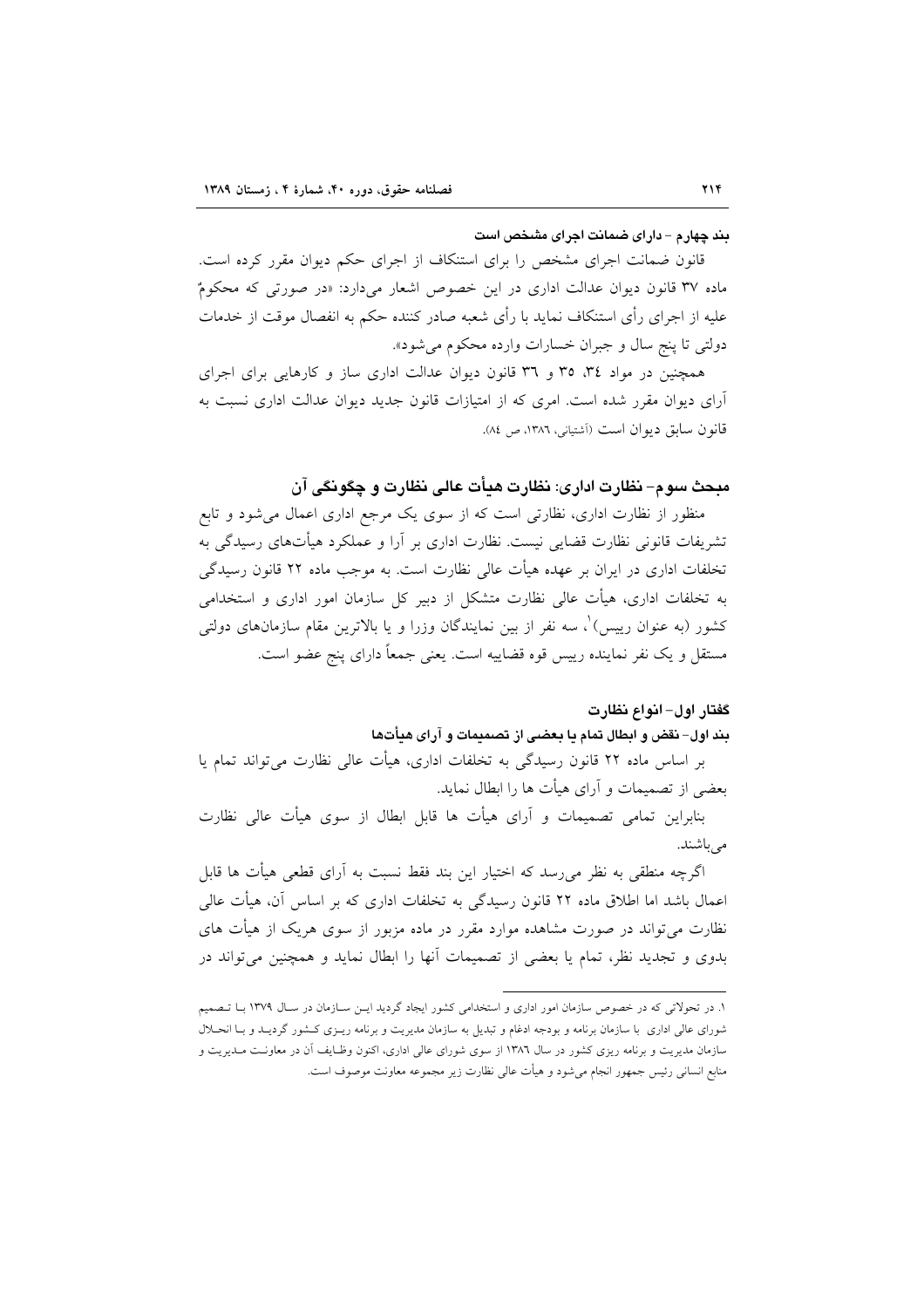مورد تمام احکامی که در اجرای قانون رسیدگی به تخلفات اداری و مقررات مشابه صادر شده یا می شود بررسی و اتخاذ تصمیم نماید، حکایت از آن دارد که تمام آرای هیأت ها اعم از قطعی و قابل تجدید نظر مشمول اختیار ذکر شده در این بند هستند.

## بند دوم- توقف رسیدگی هیأت ها در تمام مراحل

علاوه بر نقض و ابطال تصمیمات هیأت ها، هیأت عالی نظارت میتواند در خصوص متوقف نمودن رسيدگي هيأت ها نيز اتخاذ تصميم نمايد.

تبصره ۲ ماده ٤٦ دستورالعمل رسیدگی به تخلفات اداری مصوب هیأت عالی نظارت اشعار می دارد که هیأت عالی نظارت می تواند در خصوص پروندههای مطروحه، رأساً رسیدگی به موضوع را مختومه اعلام نماید. به نظر می رسد آنچه در دستورالعمل رسیدگی به تخلفات اداری مقرر شده، در اجرای آن قسمت از ماده ۲۲ قانون رسیدگی به تخلفات اداری است که مقرر نموده است: «هیأت عالی نظارت می تواند در مورد کلیه احکامی که در اجرای این قانون و مقررات مشابه صادر شده یا می شود بررسی و اتخاذ تصمیم نماید».

اعطای این اختیار به هیأت عالی نظارت، در صورت استفاده نامناسب می تواند استقلال عمل هیأت های رسیدگی به تخلفات اداری را مخدوش نماید. این اختیار ممکن است رعایت عدالت در رسیدگی به تخلفات اداری را هم زیر سؤال میبرد. سؤال این است که در چه مواردی هیأت عالی نظارت میتواند از این اختیار استفاده نماید؟ این موضوع در قانون رسیدگی به تخلفات اداری و مقررات اجرایی آن مشخص نشده است. به نظر می رسد فقط در مواردی هیأت عالی نظارت می تواند رسیدگی به موضوع را در هیأت ها مختومه اعلام کند که موارد اتهامی، در صورت اثبات هم تخلف اداری محسوب نشده و قابل رسیدگی نباشند.

سؤال دیگر این است که چنان چه اتهامات متهم واجد عنوان مجرمانه باشند آیا مختومه اعلام کردن موضوع شامل پیگری موارد مجرمانه در دادگاه صالح قضایی هم می شود یا خیر؟ در پاسخ باید گفت اگرچه به نظر میرسد به دلیل توقف رسیدگی تکلیف مقرر در ماده ۱۹ قانون رسیدگی به تخلفات اداری مبنی بر اعلام مراتب به مرجع قضایی صالح از هیأت ها سلب می شود، اما مقامات اداری ذی ربط که تکلیف اعلام و پیگیری تخلفات کارکنان را به عهده دارند باید مراتب را به مراجع صالح قضایی اعلام نمایند. در مواردی نظیر ارتشاء، اختلاس، تصرف غير قانوني و كلاهبرداري عدم اعلام جرم و موجب مجازات است. ٰ

١. ماده ٦٠٦ قانون مجازات اسلامي.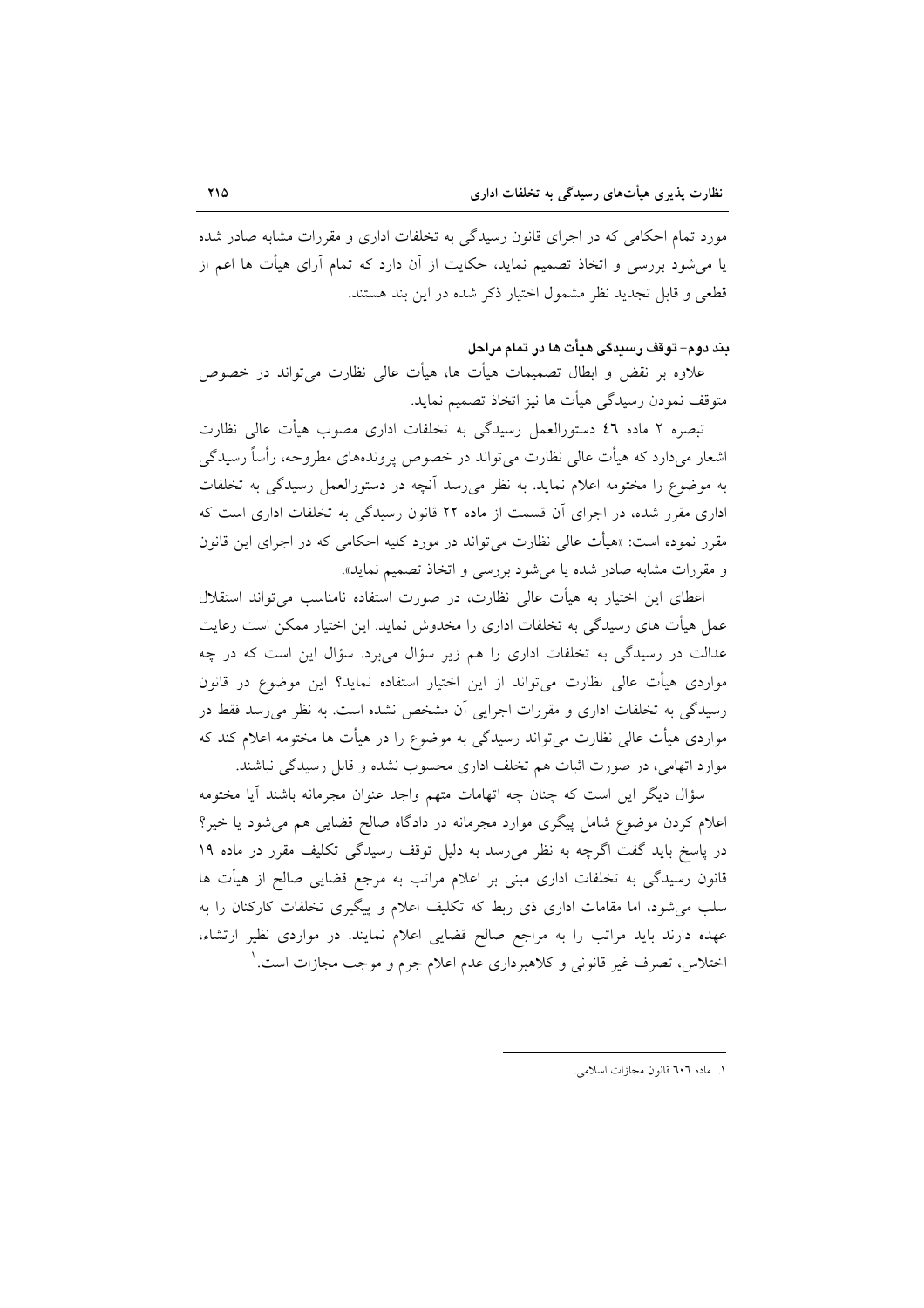#### بند سوم– انحلال هيأت ها

كامل ترين شكل اعمال نظارت هيأت عالى نظارت، انحلال هيأت ها است. بر اساس ماده ۲۲ قانون رسیدگی به تخلفات اداری، هیأت عالی نظارت در صورت تشخیص سهل انگاری در کار هر یک از هیأت ها، هیأت مربوط را منحل می نماید. برابر ماده مزبور انحلال هیأت ها فقط در صورت تشخیص سهل انگاری در کار آنها امکان پذیر است و سایر مواردی که در ماده مذکور ذکر شده (نظیر عدم رعایت قانون رسیدگی به تخلفات اداری)، مجوز انحلال هیأت ها نیست، و صرفاً در آن موارد عیأت عالی نظارت قادر به تصمیم گیری در خصوص آرا و تصميمات هيأت ها است.

با عنایت به لزوم بی طرفی و استقلال نظر هیأت ها در رسیدگی و صدور رأی، اختیار مقرر برای هیأت عالی نظارت در خصوص انحلال هیأت ها اگر به درستی و در جای خود مورد استفاده قرار نگیرد، می تواند استقلال هیأت ها را تحت تأثیر قرار دهد.

#### بند چهارم– تصویب برکناری اعضا

برابر ماده ۲ قانون رسیدگی به تخلفات اداری، اعضای هیأت ها با حکم وزیر یا بالاترین مقام سازمان مستقل دولتی مربوط و سایر دستگاه های مشمول قانون مزبور منصوب می شوند و برای این امر نیازی به تصویب مرجع خاصی نیست، اما به موجب ماده ۳ قانون مزبور، برکناری اعضای هیأت های بدوی و تجدید نظر با پیشنهاد وزیر یا بالاترین مقام سازمان مستقل دولتی و … و تصویب هیأت عالی نظارت صورت میگیرد. این اختیار هیأت عالی نظارت بیشتر در جهت تأمین استقلال اعضای هیأت ها نسبت به دستگاه اداری محل فعالیت هيأت ها است.

#### بند ينجم- اجازه اصلاح آراى هيأت ها

در مواردی که اصلاح یا تغییر آرای قطعی هیأت های رسیدگی به تخلفات اداری به تشخیص اکثریت اعضا هیأت صادر کننده رأی به دلیل عدم رعایت موازین قانونی (شکلی یا ماهوی) ضروری باشد، موضوع به انضمام دلایل و مدارک از طریق مسؤول هماهنگی هیأت های دستگاه ذی ربط به هیأت عالی نظارت ارسال می گردد. در صورت تأیید هیأت عالی نظارت، رأی مورد تقاضا اصلاح میشود.<sup>۱</sup>

همچنین در مورد معتادان به مواد مخدر که بر اساس آرای قطعی هیأت های رسیدگی به تخلفات اداری به مجازاتهای بازخریدی خدمت، بازنشستگی با تقلیل گروه، اخراج و انفصال

١. ماده ٢٤ قانون رسيدگي به تخلفات اداري.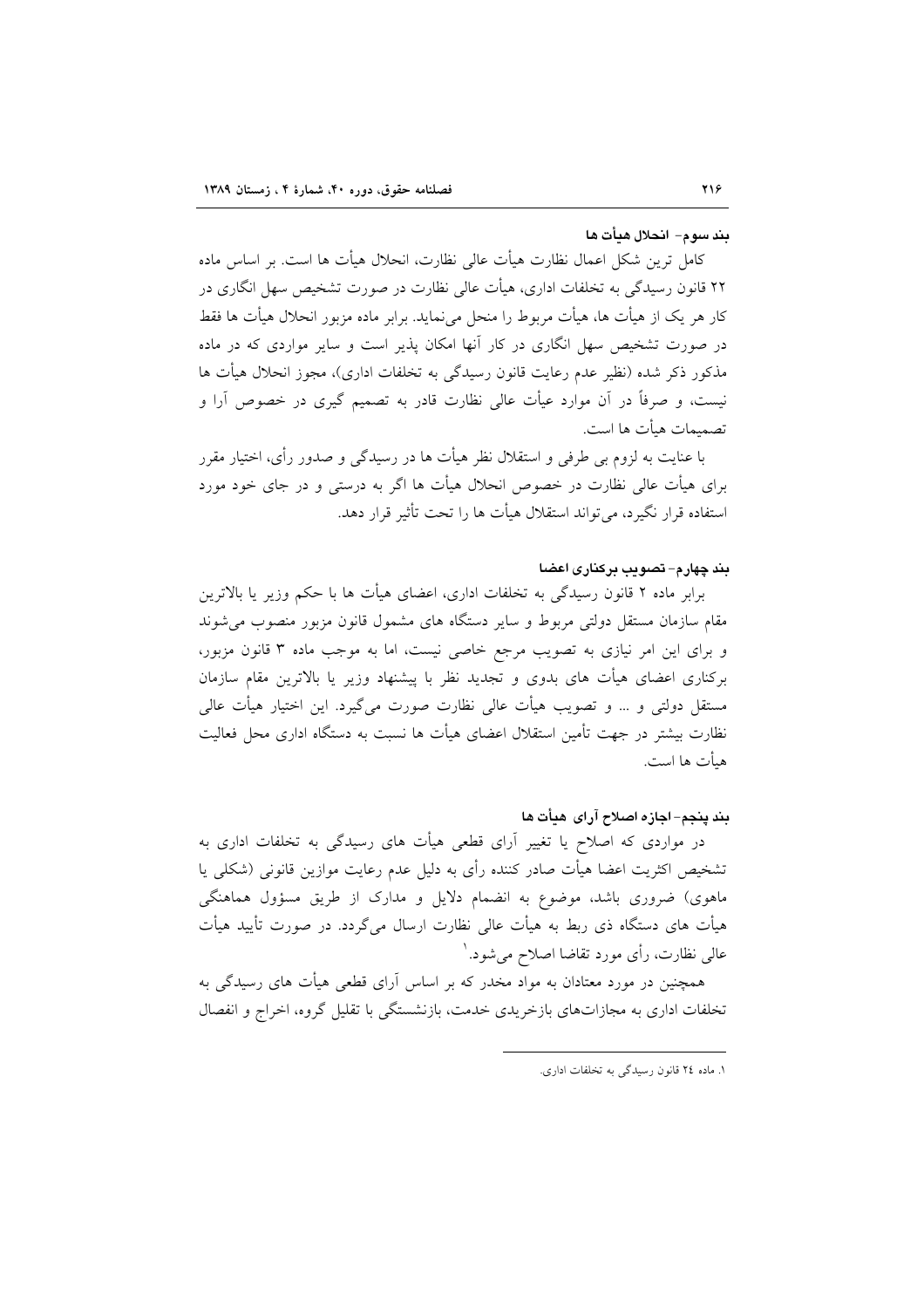دایم از خدمات دولتی محکوم شده یا می شوند، در صورت ترک اعتیاد در مدت شش ماه از تاریخ ابلاغ رأی، به تشخیص هیأت تجدید نظر، موضوع بر اساس ماده (٢٤) قانون رسیدگی به تخلفات اداری به هیأت عالی نظارت ارجاع می شود. ٰ علاوه بر انواع نظارت ذکر شده، از نظر اداری هیأت ها مکلف به تبعیت از بخشنامههای هیأت عالی نظارت می باشند.<sup>۲</sup>

#### گفتار دوم– موارد نقض و ابطال

بر اساس ماده ۲۲ قانون رسیدگی به تخلفات اداری، موارد ذیل می تواند سبب نقض و ابطال تصمیمات و آرای هیأت ها از سوی هیأت عالی نظارت شود: **الف**-عدم رعایت قانون رسیدگی به تخلفات اداری و مقررات مشابه؛ ب- اعمال تبعیص در اجرای قانون رسیدگی به تخلفات اداری و مقررات مشابه؛ پ- کم کاری در امر رسیدگی به تخلفات اداری؛ ت– موارد دیگر که هیأت عالی نظارت بنا به مصالحی ضروری تشخیص دهد. همانگونه که ملاحظه می شود، دلایلی که می تواند باعث نقض و ابطال تصمیمات و آرای

هیأت ها یا متوقف کردن رسیدگی هیأت ها از سوی هیأت عالی نظارت شود، بسیار گسترده است.

از موارد فوق آنچه بیش از همه قابل بحث است، آخرین بند یعنی مواردی است که هیأت عالی نظارت بنا به مصالحی نقض و ابطال تصمیمات و آرای هیأت ها را ضروری تشخیص دهد. مصالح جمع مصلحت و از نظر لغوى به معناى «صواب، شايستگى» (دمخدا، ۱۳۷۷، ص٢١٠٢٠) و «آنچه موجب آسایش و سود است» (معین، ١٣٨٢، ص ٤١٦٣)، آمده است. به نظر می رسد این اختیار هیأت عالی نظارت که می تواند در صورت تشخیص مصلحت، آرای هیأت ها را نقض و ابطال نماید، بسیار گسترده است و می تواند فلسفه تشکیل هیأت های رسیدگی به تخلفات اداری در دستگاههای اداری را زیر سؤال برده و به طور جدی استقلال و بی طرفی هیأت ها را با مشکل مواجه سازد.

با توجه به آثار منفى اعمال اين اختيار و احتمال خدشه به حاكميت قانون و رعايت عدالت در دادرسی اداری در هیأت ها، این اختیار هیأت عالی نظارت را باید به طور محدود تفسیر کرد و با تأکید بر کلمه «ضروری» که پس از مصالح در ماده ۲۲ قانون رسیدگ<sub>ی</sub> به تخلفات

١. تبصره ٤ ماده ٢٢ قانون رسيدگي به تخلفات اداري.

٢. ماده ١٠ أيين نامه هيأت عالى نظارت.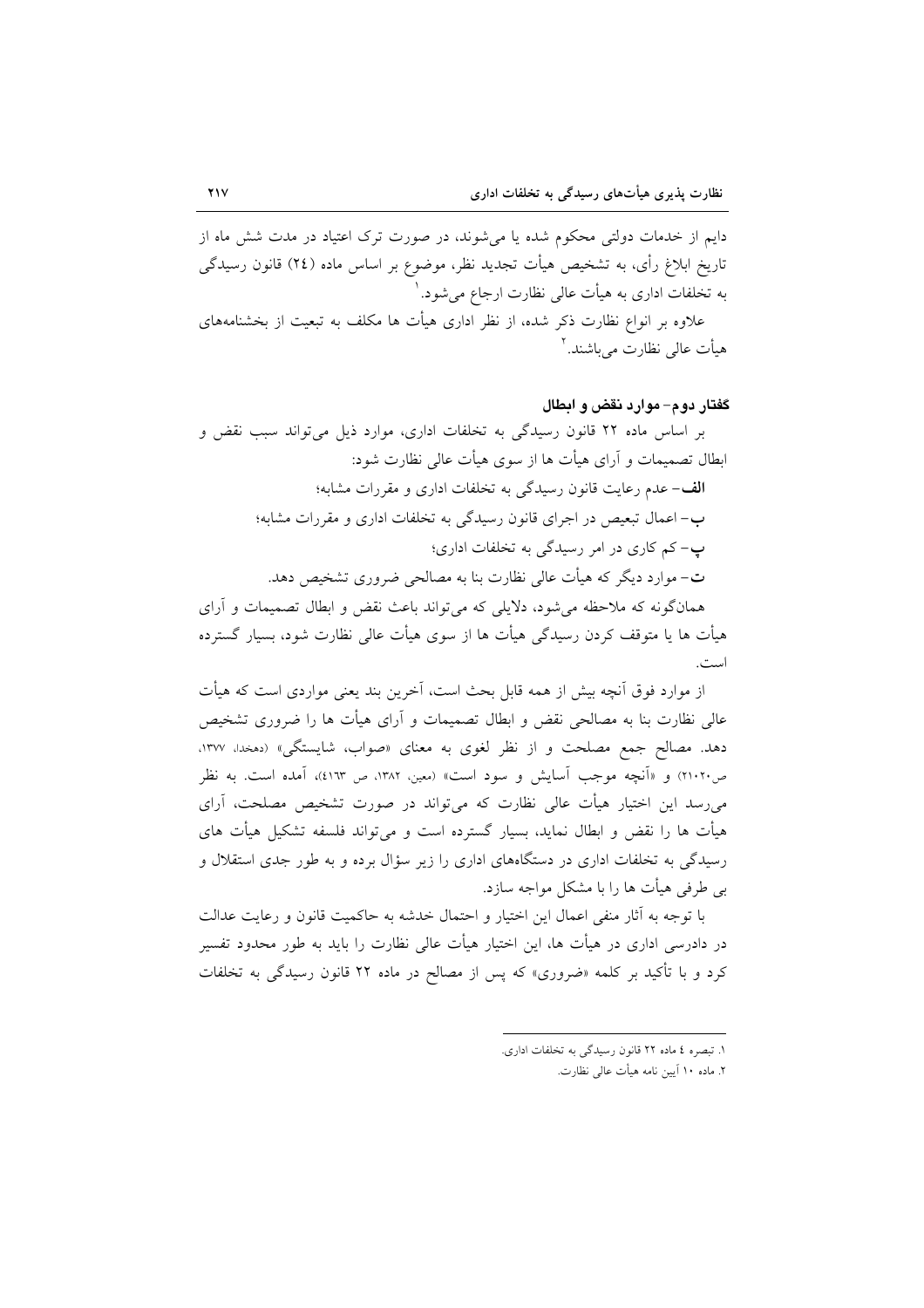اداری آمده است، جلو هرگونه نگرانی را گرفت. واگذاری چنین اختیار گسترده به مرجعی اداری قابل انتقاد به نظر می رسد.

## گفتار سوم– رسیدگی هیأت عالی نظارت

شروع رسیدگی در هیأت عالی نظارت از طریق شکایت کارمندان از آرا و عملکرد هيأت ها و يا اطلاع هيأت عالمي نظارت از طرق ديگر است.

دبیرخانه هیأت عالی نظارت، در صورت مشاهده موارد عدم رعایت قانون رسیدگی به تخلفات اداری و مقررات انضباطی مشابه در دستگاههای مشمول قانون، اعمال تبعیض در اجرای قانون مزبور یا مقررات انضباطی مربوط و نیز کم کاری در امر رسیدگی به تخلفات اداری و یا عدم رعایت قانون در صدور آرا، ضمن پیگیری و بر خورد قانونی با متخلفین، گزارشهای لازم را جهت طرح در هیأت عالی نظارت تهیه و ارائه می نماید.

شکایت کارمندان نسبت به آرای صـادره از هیـأت هـای رسـیدگی بـه تخلفـات ادرای در دبیرخانه هیأت عالی نظارت مورد بررسی قرار میگیرد، و چنانچـه لغــو، اصــلاح یــا تغییــر اَرا ضرورت داشته باشد مراتب به هیأت عالی نظارت پیشنهاد می شود.

اگر چه هیأت عالی نظارت در رسیدگی و تصمیم گیری تابع تشریفات قضایی نیـست، امـا به نظر می رسد ضروری است که تصمیمات این هیأت عالمی به صورت مستند و مستدل بوده و دلایل و مستندات خود را برای نقض آرای هیأت ها و سایر موارد تصمیم گیری در خـصوص هيأت ها اعلام نمايد. مستدل و مستند بودن تصميمات هيأت عالى نظارت، ضمن اقناع اعضاي هیأت ها، باعث ارشاد و راهنمایی هیأت ها به رعایت دیدگاههای موجه هیأت عالی نظـارت و تأثیر گذاری بیشتر نظارت هیأت عالی خواهد شد.

در خصوص رسیدگی هیأت عالی نظارت این سؤال قابل توجه است که آیا اعلام کننده تخلف به هیأت های رسیدگی به تخلفات اداری میٍتواند از عملکرد هیأت ها به هیأت عالی نظارت شکایت نماید؟ یا این که مانند دیوان عدالت اداری فقط کارمندان متهم به ارتکاب تخلف یا محکومان آرای هیأت ها می توانند به هیأت عالی نظارت شکایت نمایند؟

با عنایت به صلاحیت عام هیأت عالی نظارت نسبت به رسیدگی به هرگونه عدم رعایت قوانین و مقررات و یا کم کاری از سوی هیأت ها، به نظر میرسد که اعلام کننده تخلف به هیأت ها و یا هر شخص دیگری که از موارد عدم رعایت قوانین و … از سوی هیأت ها مطلع شود می تواند مراتب را به هیأت عالی نظارت اعلام نماید.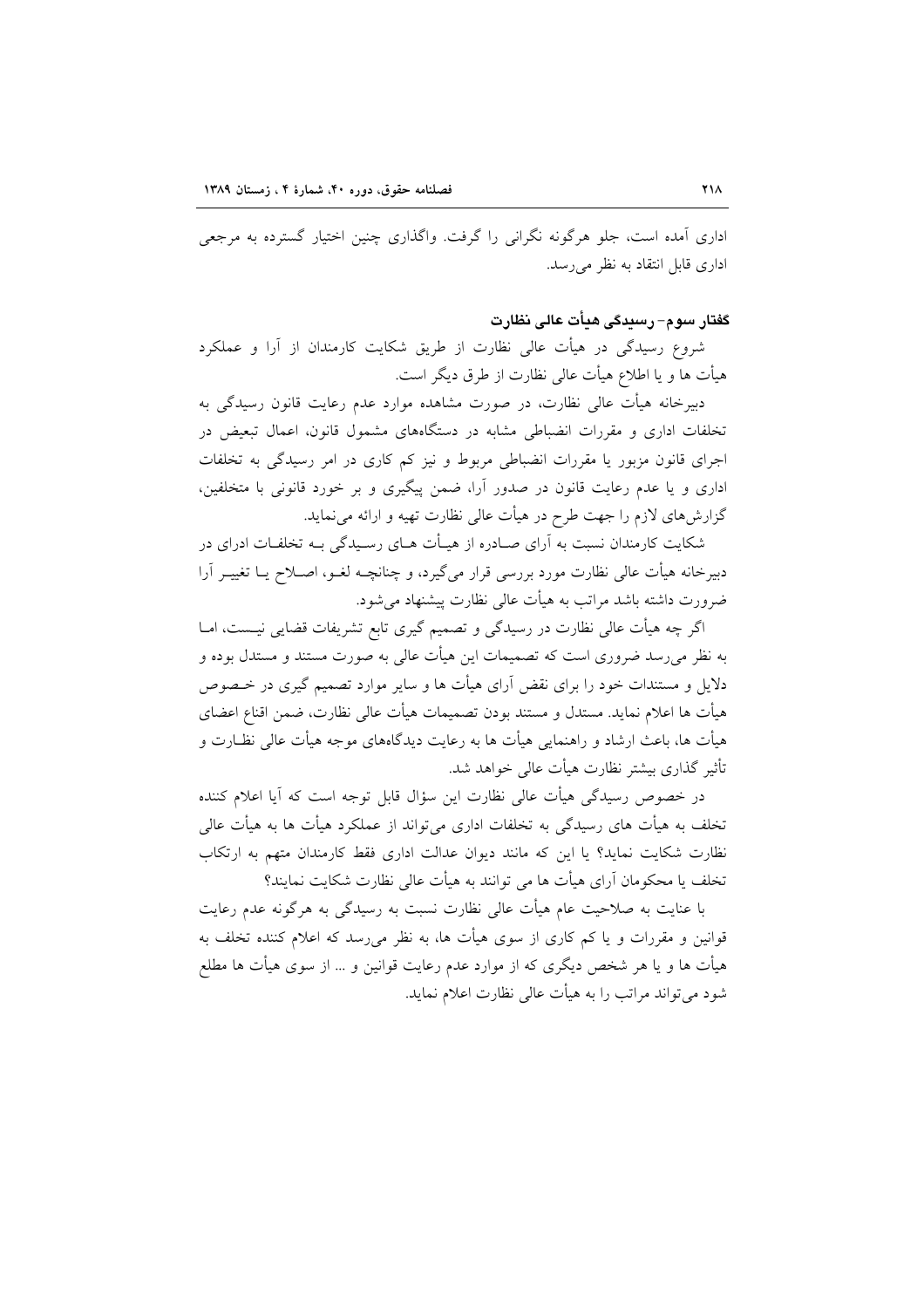## گفتار چهار م– ویژگی های نظارت بند اول - نظارت اداری

هیأت عالی نظارت یک مرجع اداری زیرمجموعه قوه مجریه است و اعضای آن از کارکنان و مقامات اداری هستند. نماینده قوه قضائیه هم که یکی از اعضای این مرجع است، اداری بودن این هیأت عالی را تغییر نمیدهد. عدم شرط قاضی بودن نماینده مزبور، و ارزش مساوی رأى وى با ديگر اعضا و امكان تشكيل جلسات با حضور سه عضو حتى بدون حضور نماينده قوه قضائیه و یا با رأی مخالف وی، بر ماهیت اداری تصمیمات هیأت عالی نظارت تأکید دارد. از اّنجا که هیأت عالی نظارت یک مرجع اداری است، نظارت این هیأت عالی بر عملکرد هیأت ها نوعی نظارت اداری است. به همین دلیل نظارت آن تابع تشریفات مقرر برای نظارت قضايي نيست.

#### بند دوم- نظارت عام

این نوع نظارت، عملکرد و آرای هیأت ها اعم از بدوی و تجدید نظر را شـامل مـی شـود. نظارت مزبور محدود به آراي قطعي هيأت ها نبوده و تمام آراي هيأت ها اعم از قطعي و قابل تجدید نظر را شامل می شود و حتی نسبت به رسیدگی هیأت ها قبل از صدور رأی قابل اعمال است و در مجموع تمامی عملکرد آنها را در بر می گیرد.

نظارت بر یک مجموعه ممکن است پیش نگر، هم زمان یا گذشته نگر باشد. نظارت هیأت عالی نظارت هم پیش نگر است، هم جاری و همزمان است و هم گذشته نگر. در نظارت پیش نگر قبل از آن که تخلفی از موازین صورت بگیرد، شناسایی و از آن پیشگیری مـی شـود.(الـوانی، ۱۳۸۵، ص ۱۱۰). هیأت عالی نظارت با صدور دسـتورالعمل ً و برگـزاری جلـسات و همچنــین از طریق مسئول هماهنگی هیأت ها در دستگاههای مشمول قانون رسیدگی به تخلفات اداری ایــن نوع نظارت را اعمال می نماید. در نظارت هم زمـان بـر فعالیـتهـای فعلـی و در حـال انجـام نظارت می شود تا از انطباق آنها با موازین مقرر اطمینان حاصل شود. (ممـان ص ۱۲۳) هیأت عالمی نظارت معمولاً این نوع نظارت را از طریق مسئول هماهنگی هیأت ها ۖ و یا شکایاتی که بــه آن مرجع اعلام می شود، اعمال میکند. نظارت گذشته نگر بر نتـایج حاصـله و کارهـای بــه اتمـام رسیده اعمال میشود (همان ص ١٢١). این نوع نظارت هیأت عالی نظارت بر عملکرد هیـأت هـا، بیشتر به دنبال شکایت محکومٌ علیـه آرای هیـأت هـای رسـیدگی بـه تخلفـات اداری از آرا و عملکرد هیأت ها صورت می پذیرد.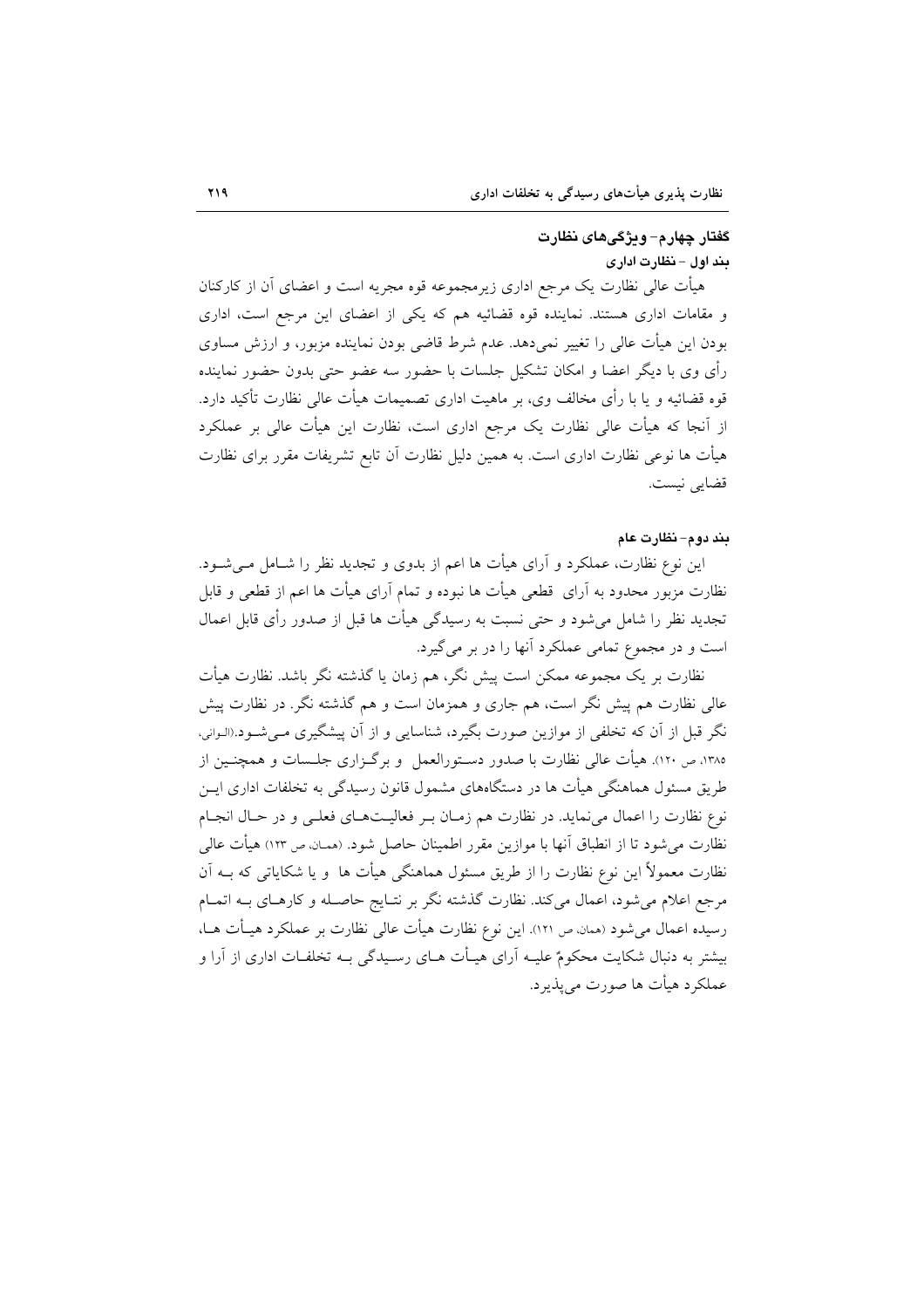#### بند سوم- عدم تبعیت از زمان خاص

در قانون رسیدگی به تخلفات اداری و سایر مقررات مربوط، برای اعمال این نوع نظارت، مهلتی مشخص نشده است که طی آن مدت از زمان ابلاغ رأی (قطعی) هیأت رسیدگی به تخلفات اداری، هیأت عالی نظارت بتواند نظارت خود در خصوص رأی هیأت را اعمال نماید. در نتیجه نظارت مزبور محدود به مهلتِ خاص نبوده و هر زمان که شکایتی طرح شود یا هيأت عالى نظارت تشخيص دهد قابل اعمال است.

عدم تعیین مهلت برای اعمال نظارت هیأت عالی نظارت، قابل انتقاد است. این امر می تواند باعث تزلزل دائمی آرای هیأت ها باشد و همچنین تزلزل جایگاه هیأت ها را به دنبال داشته ىاشد.

توجه به ترکیب هیأت عالی نظارت که به جز نماینده قوه قضائیه، مابقی از اعضای قوه مجریه بوده و با تغییر دولتها احتمال تغییر أنها می رود، عدم وجود محدودیت زمانی برای اعمال نظارت هیأت عالی نظارت، باعث احتمال بروز گرایشات سیاسی در تغییر آرای هیأت های رسیدگی به تخلفات اداری شده و ممکن است عدالت اداری تحت الشعاع ملاحظات سیاسی قرار گیرد. اگرچه ممکن است همین نکته به دلیل امکان جلوگیری از تضییع حقوق كارمندان نقطه قوت به حساب آيد. اما در مجموع، مخدوش كننده حاكميت قانون، استقلال هيأت ها و عدالت به نظر مي رسد.

### بند چهارم– عدم نیاز به شکایت

از ماده ۲۲ قانون رسیدگی به تخلفات اداری که در خصوص هیأت عالی نظارت است، می توان استنباط کرد که رسیدگی هیأت عالی نظارت الزاماً نیازمند به شکایت شاکی نیست. اولاً، در قانون رسیدگی به تخلفات اداری در خصوص این که الزاماً رسیدگی هیأت عالی نظارت محتاج به شکایت شاکی است، تصریحی وجود ندارد. ثانیاً این قسمت از ماده مزبور که مقرر میدارد: «هیأت عالی نظارت در صورت مشاهده موارد زیر از سوی هر یک از هیأت های بدوی یا تجدید نظر دستگاههای مزبور، تمام یا بعضی از تصمیمات آنها را ابطال…» می نماید، حاکی از آن است که رسیدگی هیأت عالی نظارت الزاماً با شکایت شاکی آغاز نمی شود. اگرچه یکی از مواردی که باعث رسیدگی هیأت عالی نظارت می شود، شکایت کارکنان است ْ. اما بدون طرح شکایت از سوی کارکنان هم در صورتی که هیأت عالی نظارت از عدم رعایت موازین قانونی از سوی هیأت ها مطلع شود، میٍتواند عملکرد هیأت ها را مورد رسیدگی قرار دهد و تصمیم گیری نماید.

١. ماده ٧ آيين نامه هيأت عالى نظارت.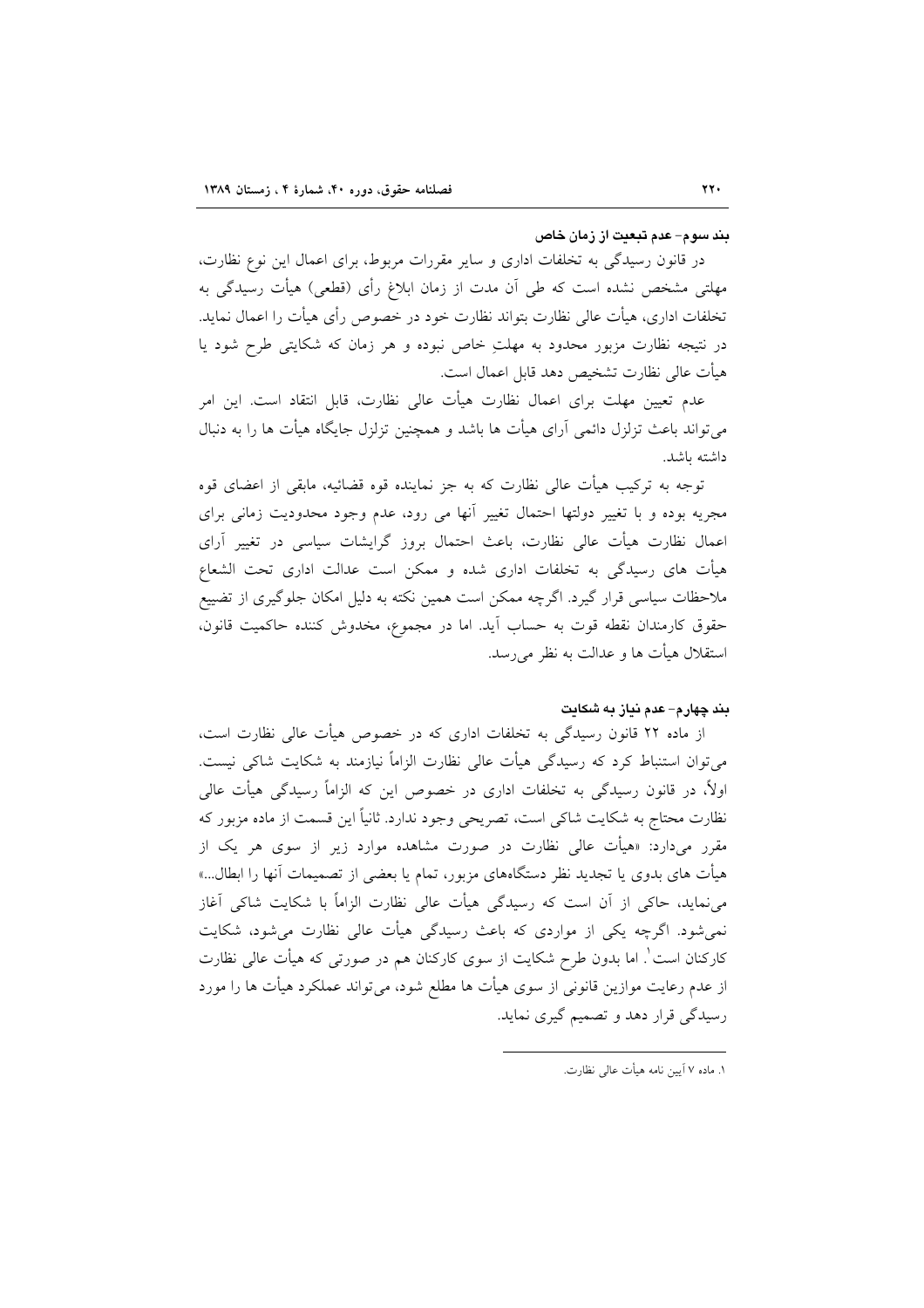ماده ٥ آيين نامه هيأت عالى در اين ارتباط اشعار ميدارد: «دبيرخانه هيأت عالى نظارت، موظف است در صورت مشاهده موارد عدم رعایت قانون رسیدگی به تخلفات اداری و مقررات انضباطی مشابه در دستگاههای مشمول قانون رسیدگی به تخلفات اداری، اعمال تبعیض در اجرای قانون مذکور یا مقررات انضباطی مربوط و نیز کم کاری در امر رسیدگی به تخلفات اداری و یا عدم رعایت قانون در صدور آرا ضمن پیگیری و برخورد قانونی با متخلفین، گزارشهای لازم را جهت طرح در هیأت عال<sub>ی</sub> نظارت تهیه و ارائه نماید».

يند پنجم- رسيدگي ماهوي يا شکلي؟

در پاسخ به این سؤال که آیا رسیدگی هیأت عالی نظارت نسبت به آرای هیأت های رسیدگی به تخلفات اداری شکلی است یا ماهوی؟ باید گفت با عنایت به وجود هیأت های تجدید نظر در ساختار هیأت های رسیدگی به تخلفات اداری که نسبت به آرای قابل تجدید نظر هیأت های بدوی در صورت تقاضای تجدید نظر از سوی متهم، رسیدگی ماهوی می نمایند، اصولاً رسیدگی مرجعی که بالاتر از هیأت های تجدید نظر قرار دارد باید شکلی باشد و نه ماهوي.

برخی موازین مقرر در قانون رسیدگی به تخلفات اداری شاید باعث ایجاد ابهام شوند و باعث شوند که تصور شود رسیدگی هیأت عالی نظارت فراتر از رسیدگی شکلی است. از جمله این عبارت ماده ۲۲ قانون رسیدگی به تخلفات اداری که «هیأت عالی نظارت می تواند در مورد کلیه احکامی که در اجرای این قانون و مقررات مشابه صادر شده یا میشود بررسی و اتخاذ تصمیم نماید». در رسیدگی شکلی فقط رأی مورد شکایت نقض و ارجاع میشود. اما در اینجا برای هیأت عالی نظارت اختیار اتخاذ تصمیم به طور کلی پیش بینی شده است.

همچنین تبصره ۲ ماده ٤٦ دستورالعمل رسیدگی به تخلفات اداری مصوب هیأت عالی نظارت هم که مقرر کرده است: «هیأت عال<sub>ی</sub> نظارت میتواند در خصوص پرونده های مطروحه رأساً رسیدگی موضوع را مختومه اعلام نماید». از جمله موارد ایجاد کننده ابهام است و نظارت هیأت عالی نظارت را فراتر از رسیدگی شکلی نشان میدهد.

با توجه به مطالبی که مطرح شد آیا میٍتوان نتیجه گرفت که رسیدگی هیأت عالی نظارت یک رسیدگی ماهوی کامل است؟ یعنی آیا هیأت عالی نظارت در صورت تشخیص نواقصی در رسیدگی هیأت ها، خود می تواند رسیدگی ماهوی کرده و در رأی صادره تخفیف داده یا تشديد نمايد؟

به نظر نمی رسد هیأت عالی نظارت بتواند در صورت تشخیص نواقصی در آرای هیأت های رسیدگی به تخلفات اداری، خود رأساً اقدام به رسیدگی و صدور رأی نماید. این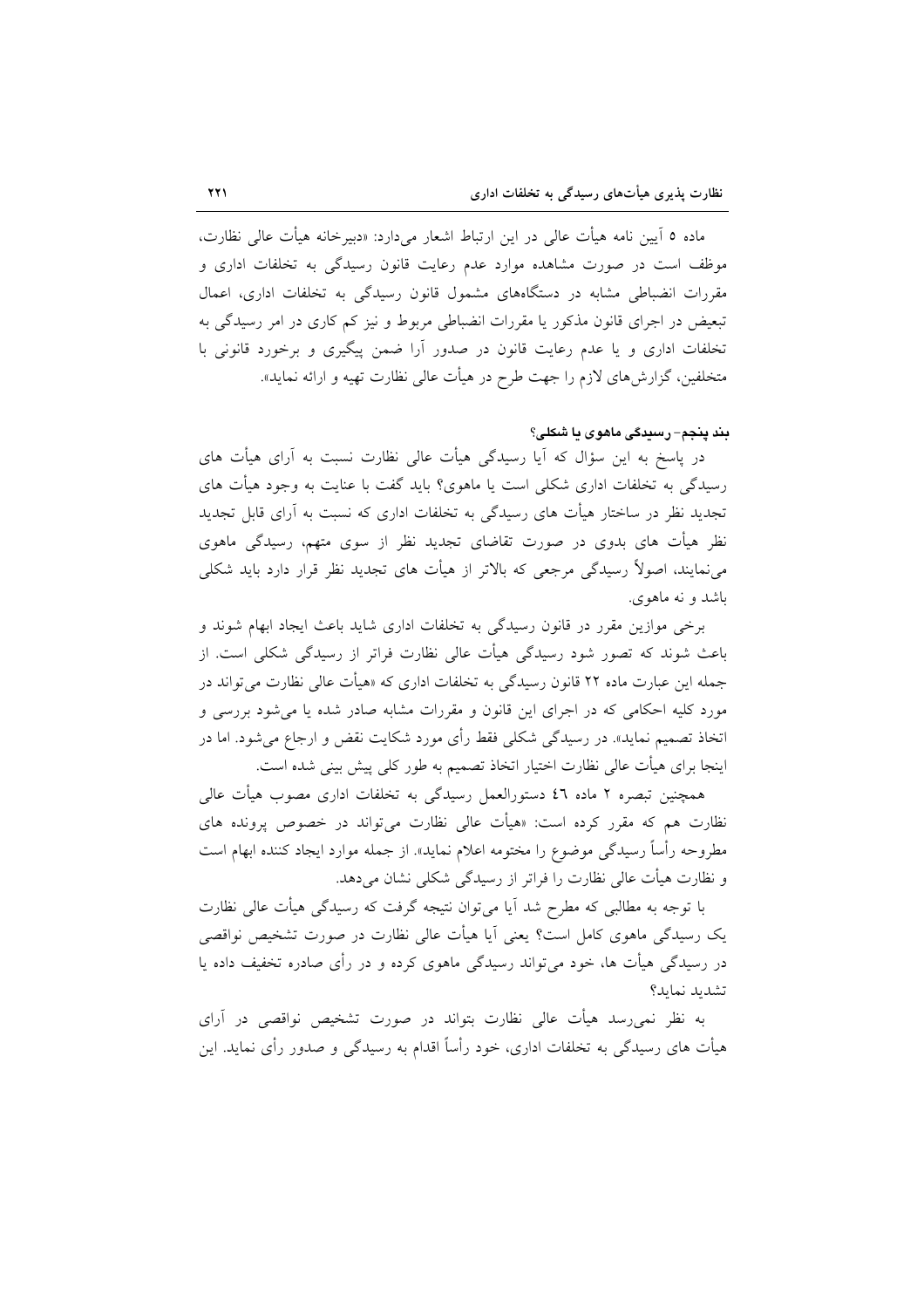نوع رسیدگی در صلاحیت هیأت های رسیدگی به تخلفات اداری است و از مجموع مواد قانون رسیدگی به تخلفات اداری چنین اختیاری برای هیأت عالی نظارت استنباط نمی شود.

پس این که ماده ۲۲ قانون رسیدگی به تخلفات اداری مقرر میدارد: «هیأت عالی نظارت می تواند در مورد کلیه احکامی که در اجرای این قانون و مقررات مشابه صادر شده یا می شود بررسی و اتخاذ تصمیم نماید.» به چه معناست؟

در پاسخ میتوان گفت مطابق ماده ۲۲ قانون رسیدگی به تخلفات اداری، هیأت عالی نظارت، علاوه بر رسیدگی شکلی می تواند نسبت به اجرا یا عدم اجرای آرای هیأت ها تصمیم گیری نماید. یعنی می تواند از اجرای آرای هیأت ها جلوگیری نماید، اما نمی تواند خود مستقلاً مبادرت به صدور رأى و محکومیت کارمند به مجازات هاى ادارى نماید.

در مجموع، رسیدگی هیأت عالی نظارت؛ رسیدگی ویژه است که قابل انطباق با رسیدگی شکلی صرف نیست و از طرفی رسیدگی ماهوی کامل به معنای ورود در ماهیت و صدور رأی در محکومیت کارمند هم نیست.

# مبحث چهارم– مقايـسـه نظــار ت (قــضـايـى) ديــوان و نظــارت (ادارى) هيــأت عــالـى نظارت

#### گفتار اول- شباهت ها

الف- هر دو نظارت در جهت تحقق حاكميت قانون و عـدالت در رسـيدگي بـه تخلفـات اداری کارکنان دولت است؛

ب- هر دو نظارت می تواند منجر به نقض آرای هیأت هـای رسـیدگی بــه تخلفـات اداری شو د.

پ– در هر دو نظارت مطابقت رأى با موازين مقرر در قانون رسيدگى به تخلفـات ادارى و مقررات اجرایی آن مد نظر است.

### گفتار دوم- تفاوت ها

الف- نظارت ديوان عدالت اداري، نظارتي قضايي و تابع تشريفات خاص است، اما نظارت هیأت عالی نظارت اداری است و تابع تشریفات خاص قضایی نیست.

ب– نظارت دیوان محتاج به شکایت و طرح دعوا است، اما نظارت هیأت عالی نظارت نیازی به شکایت ندارد.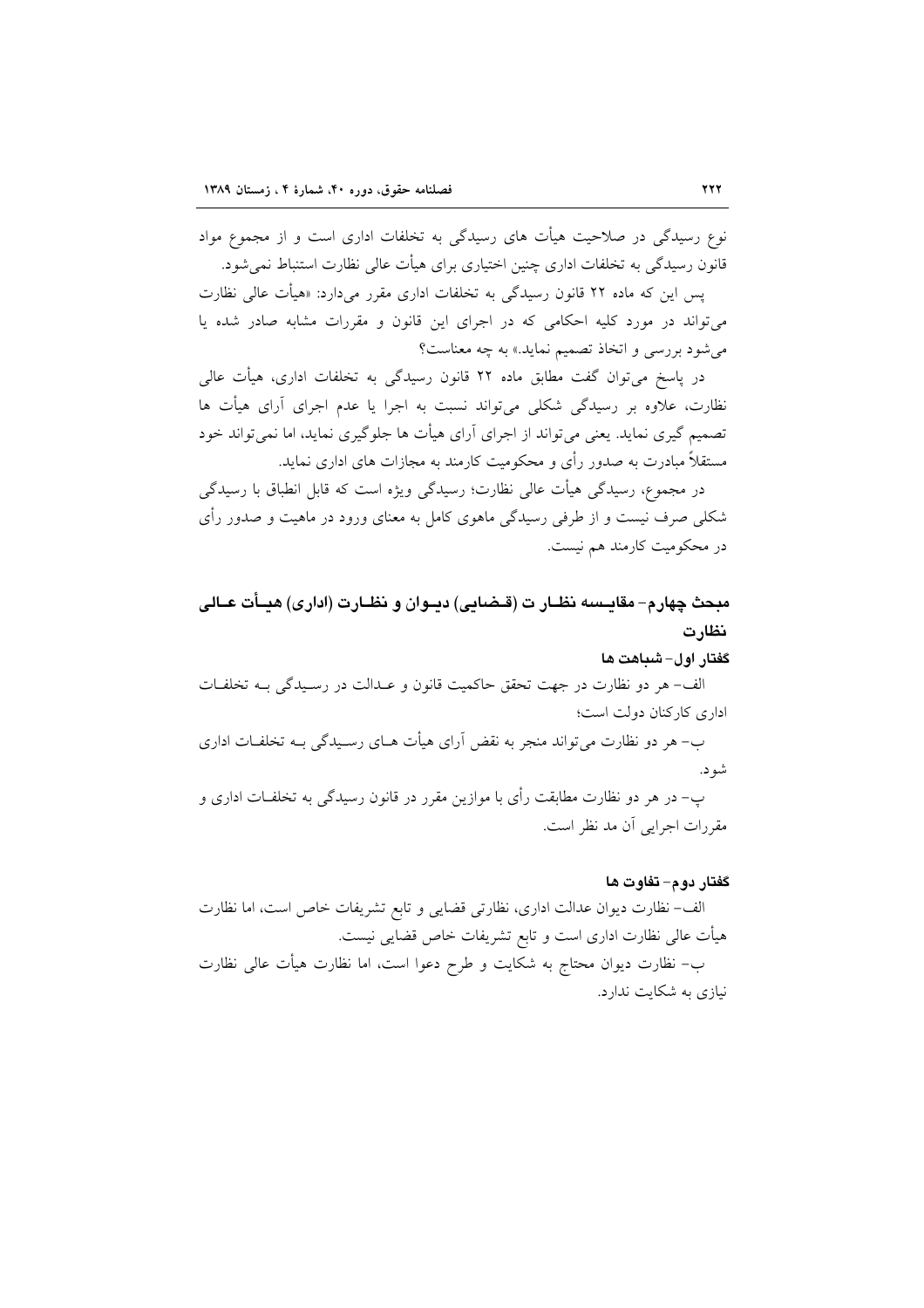پ- نظارت دیوان نوعی نظارت محدود است و فقط در خصوص آرای قطعی هیأت ها اعمال می شود، اما نظارت هیأت عالی نظارت عام است و همه عملکرد هیأت ها را شامل مى شود.

ت- نظارت دیوان محدود به زمان مشخص است و خارج ار آن قابل اعمال نیست، در صورتی که برای نظارت هیأت عالی نظارت مهلتِ خاص مقرر نشده است و در نتیجه بدون محدوديت زماني است.

ث- نظارت دیوان صرفاً شکلی است در حالی که نظارت هیأت عالی نظارت فراتر از یک نظارت شکلی است و نظارتی شکلی و ماهوی است.

ج– نظارت ديوان فقط گذشته نگر است اما نظارت هيأت عالى نظارت پيش نگر، هم زمان و گذشته نگر است.

مبحث ينجم: رابطه نظار ت (قضايي) ديوان و نظارت (اداري) هيأت عالي نظارت گفتار اول– تعارض

از جمله مسائلی که در خصوص رابطه نظارت دیوان عدالت اداری و نظارت هیأت عالی نظارت قابل طرح است این که آیا امکان ایجاد تعارض بین این دو نوع نظارت وجود دارد؟ و در صورت امکان ایجاد چنین تعارضی، نظر کدام یک از دو مرجع مقدم است؟

قانون رسیدگی به تخلفات اداری در این خصوص حکمی ندارد. لذا برای بررسی موضوع باید قائل به تفکیک شد و شقوق مختلف را مد نظر قرار داد.

الف- از آنجا که رسیدگی دیوان عدالت اداری نسبت به شکایت از آرای قطعی هیأت های رسیدگی به تخلفات اداری شکلی است، بین نظارت دیوان و نظارت هیأت عالی نظارت در مواردی که هیأت عالی از جهت ماهوی آرای هیأت ها را مورد رسیدگی قرار می دهد، تعارضی ایجاد نخواهد شد. در این صورت، هیأت عالی نظارت تکلیف به تبعیت از رأی دیوان ندارد و می تواند از نظر ماهوی به رأی هیأت رسیدگی به تخلفات اداری رسیدگی نماید و تصمیمی مغایر با رأی دیوان (که فقط رسیدگی شکلی نموده) اتخاذ نماید. اگر شکایت از رأی هیأت رسیدگی به تخلفات اداری در دیوان وارد تشخیص داده نشود، ممکن است در هیأت عالی نظارت وارد تشخیص داده شود.

ب- با عنایت به این که رسیدگی دیوان نسبت به شکایت از آرای قطعی هیأت های رسیدگی به تخلفات اداری در هر حال شکلی است، در صورتی که هیأت عالی نظارت فقط از جهت شکلی نسبت به آرای هیأت ها رسیدگی نماید، امکان ایجاد تعارض بین رسیدگی شکلی دیوان عدالت اداری و رسیدگی شکلی هیأت عالی نظارت وجود دارد. با عنایت به این که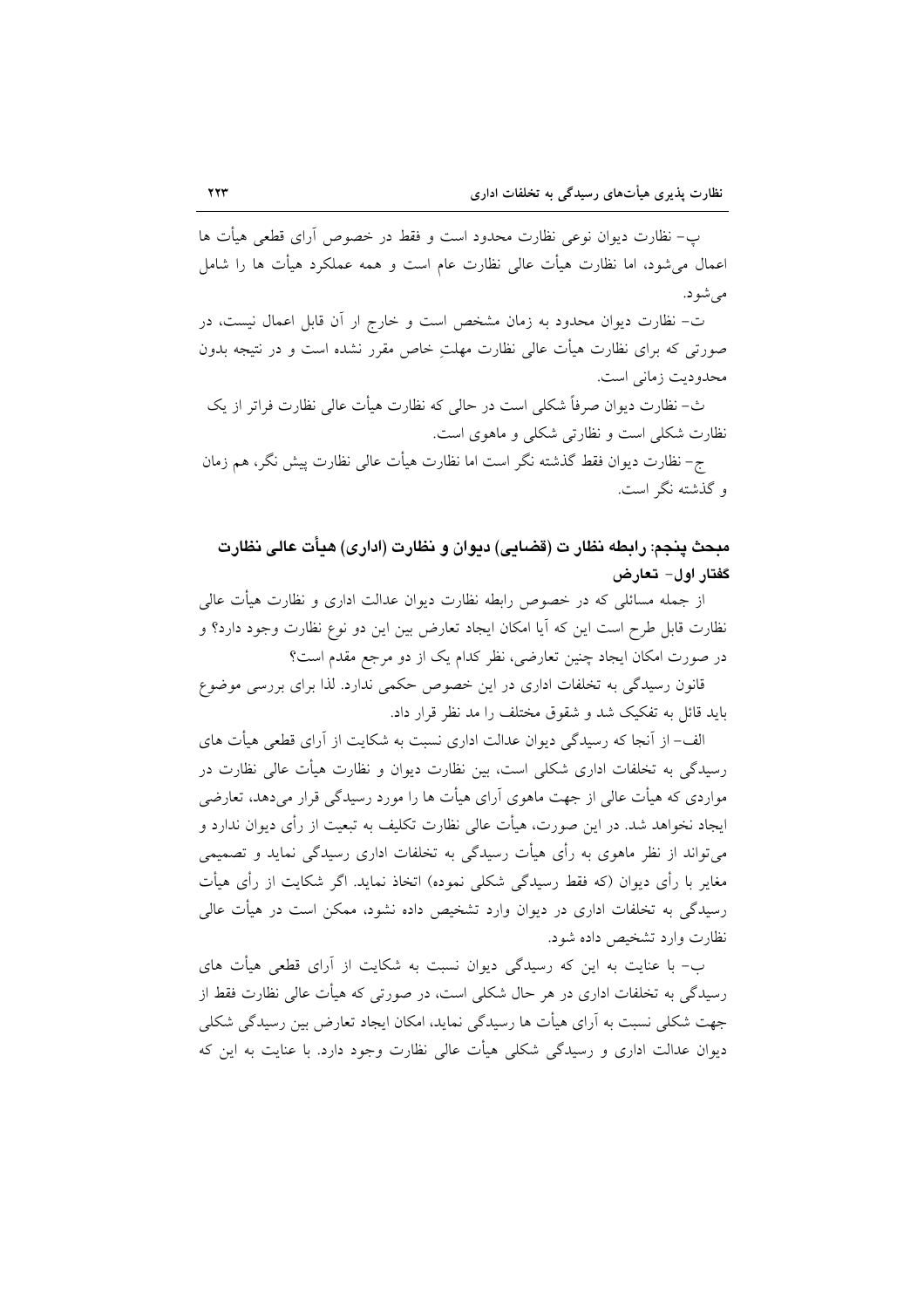دیوان عدالت اداری مرجعی قضایی است در صورت بروز چنین تعارضی به نظر می٫رسد رأی ديوان مقدم و حاكم بر نظر هيأت عالى نظارت است .

گفتار دوم– امکان شکایت از هیأت عالی نظارت به دیوان عدالت اداری

از آنجا که هیأت عالی نظارت مرجعی اداری و زیر مجموعه قوه مجریه است و دیوان عدالت اداری مرجع قضایی رسیدگی به شکایات مردم علیه دستگاههای دولتی است، در مواردی که هیأت عالی نظارت خارج از حدود صلاحیت خود اقدام نماید به عنوان مثال در خصوص وضعیت استخدامی کارمند تصمیم گیری کند و نیز در خصوص صدور بخشنامه ها و دستورالعمل های خلاف قانون از سوی مرجع مزبور میتوان به دیوان عدالت اداری شکایت کر د.

هیأت عمومی دیوان عدالت اداری در یک مورد ماده ۳۳ دستورالعمل صادره توسط هیأت عالمي نظارت را در تاريخ ٨٠/٦/٢٥ ابطال كرده است(معاونت پژوهش، تدوين و تنقيح قوانين و مقررات ریاست جمهوری، ۱۳۸۳، ص ۸۸).

به این سوال که آیا ً هیأت ها میٍتوانند از تصمیم هیأت عالی نظارت در خصوص نقض و ابطال تصمیمات آنها به دیوان عدالت اداری شکایت نمایند؟ باید پاسخ منفی داد چرا که فقط اشخاص حقیقی و اشخاص حقوقی حقوق خصوصی می توانند به دیوان شکایت نمایند و دستگاه های دولتی نمی توانند در دیوان طرح شکایت نمایند'. بنابراین شکایت هیأت های رسیدگی به تخلفات اداری به عنوان بخشی از دستگاه های اداری قابل طرح در دیوان نیست.

#### نتىجە

نظر به اختیارات نسبتاً گسترده هیأت های رسیدگی به تخلفات اداری در اعمال مجازاتهای اداری، نظارت بر آرا و عملکرد آنها ضرورتی اجتناب ناپذیر است. به همین منظور قانونگذار دو مرجع نظارت کننده یعنی دیوان عدالت اداری و هیأت عالی نظارت را برای نظارت بر اَرا و عملکرد اَنها تعیین کرده است. دیوان عدالت اداری زیر مجموعه قوه قضائیه و عهده دار نظارت قضایی بر هیأت ها است. نظارت دیوان محدود به آرای قطعی هیأت ها است و رسیدگی آن صرفاً شکلی و تابع تشریفات قضایی است و تا حدود زیاد مشابه

۱. نک ماده ۱۳ قانون دیوان عدالت اداری.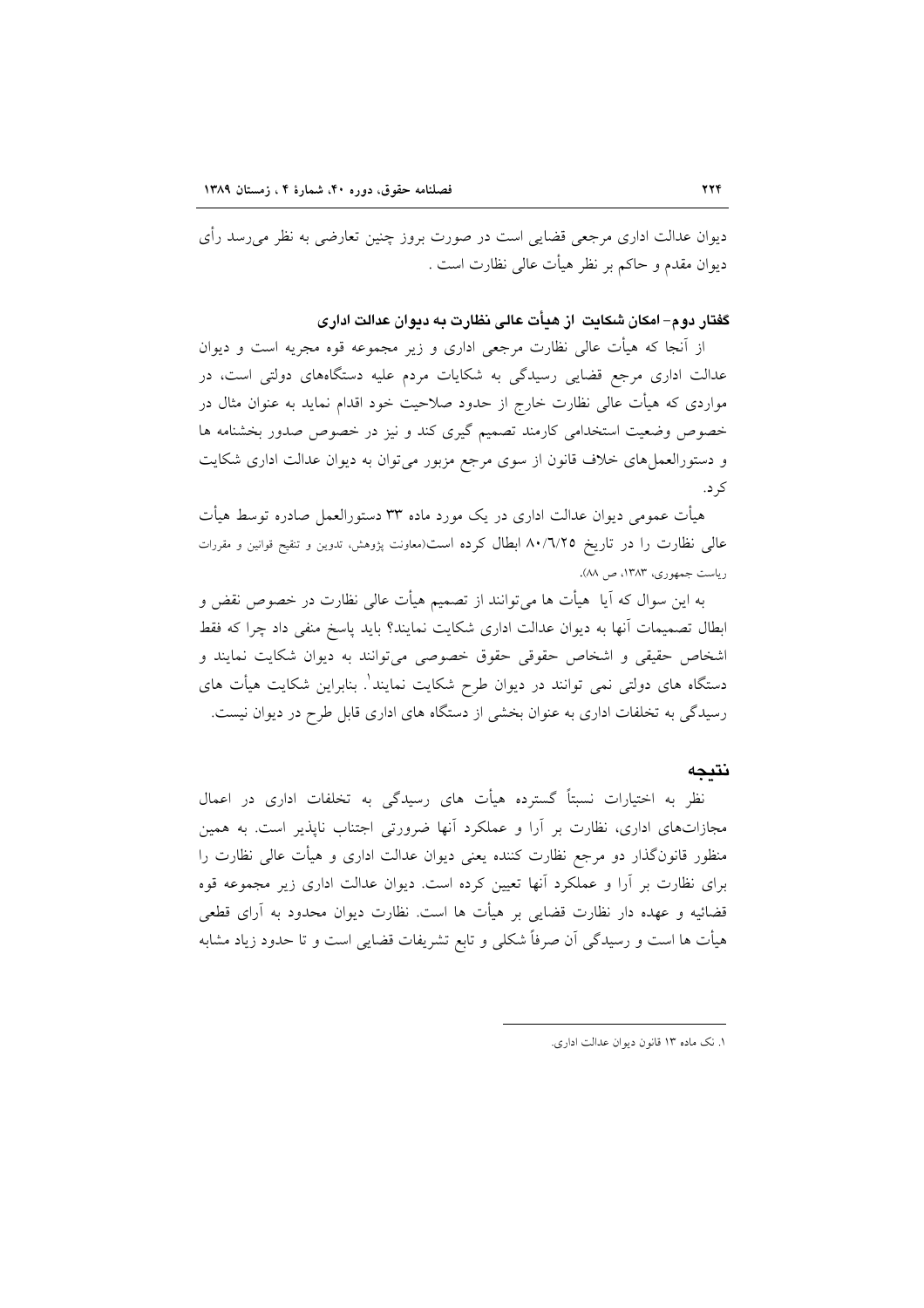رسیدگی به امور مدنی در دادگاه های عمومی است. ابهامی خاص در خصوص نظارت قضایی ديوان وجود ندارد.

هیأت عالی نظارت، مرجع دیگر نظارت کننده بر اَرا و عملکرد هیأت ها است. اصولاً فلسفه تشكيل اين مرجع، نظارت بر عملكرد هيأت ها است. نظارت هيأت عالى نظارت، نظارتی اداری، عام، فاقد مهلت زمانی مشخص و بدون تشریفات خاص است. نظارت مزبور، نسبت به نظارت قضایی دیوان عدالت اداری قوی تر، گسترده تر و مؤثرتر است. این نظارت در صورت استفاده صحیح در صحت عمل هیأت ها نقش مؤثر دارد اما به دلیل گستردگی اختيارات هيأت عالى نظارت ممكن است استقلال عمل هيأت ها را مخدوش و جايگاه آنها را در دستگاه اداری مربوط متزلزل کند. بنابراین، لازم است قانونگذار با اصلاح قانون رسیدگی به تخلفات اداری، حدود و قیودی برای آن در نظر گیرد. تعیین زمان معین برای اعمال این نوع نظارت، مشخص کردن محدوده متوقف کردن رسیدگی به پرونده ها، تعیین موارد نقض آرای هیأت ها از سوی هیأت عالی نظارت بنا به مصلحت و تعیین رابطه نظارت اداری و نظارت قضایی بر هیأت های رسیدگی به تخلفات اداری از جمله مواردی است که در اصلاح قانون مزبور باید مد نظر قرار گیرد.

## منابع و مأخذ

#### الف- فارسى

- ١. أشتياني، محمد حسن، (١٣٨٦)، «مفاهيم نو در قانون نوين ديوان عدالت اداري»، يژوهشنامه شماره ١ يژوهشكده تحقيقات استراتژیک، صص۷–۸۱ .
	- ۲. الواني، مهدي، (١٣٨٥) مديريت عمومي، تهران: نشر ني .
- ۳. الیوت، کاترین و ورنون، کاترین،(۱۳۸۲)، نظام حقوقی فرانسه، ترجمه صفر بیگ زاده، چاپ اول، تهران: مرکز پژوهش های مجلس شوراي اسلامي.
- ٤. داوید، رنه، (١٣٧٨)، درآمدي بر حقوق تطبيقي و دو نظام بزرگ حقوقي معاصر، ترجمه و تلخيص سيد حسين صفايي، چاپ دوم، تهران: دادگستر.
	- ٥. دهخدا، علي اكبر، (١٣٧٧)، لغت نامه دهخدا، چاپ دوم از دور جديد، تهران : دانشگاه تهران.
	- ٦. شمس، عبدالله، (١٣٨٦)، آيين دادرسي مدني دوره بنيادين، ج سوم، چاپ نخست، تهران: دراک.
		- ٧. شيروي، عبدالحسين، (١٣٨٥)، حقوق تطبيقي، چاپ سوم، تهران: سمت.
	- ۸. طباطبایی مؤتمنی، منوچهر، (۱۳۸۵)، حقوق اداری تطبیقی: حاکمیت قانون و دادرسی اداری تطبیقی در چند کشور بزرگ، تھ ان: سمت.
		- ۹. معین، محمد.(۱۳۸۲)، فرهنگ فارسی (متوسط)، چاپ بیستم، تهران: امیر کبیر.
			- ۱۰. موسی زاده، رضا،(۱۳۸۱)، حقوق اداری، چاپ سوم، تهران: میزان.
		- ١١. نصيرائي، سعيد، (١٣٧٧)، مجموعه آراي وحدت رويه ديوان عدالت اداري ٧١– ٢١، تهران : سكه.
			- ١٢. واحدى، قدرت الله، (١٣٧٨)، آيين دادرسي مدني، جلد اول، چاپ دوم. تهران: ميزان.
		- ۱۳. ورعی، سید جواد، (۱۳۸۳)، «نظارت و یرسشگری»، حکومت اسلامی، سال نهم، شماره سوم، صص۱۱-۵ .